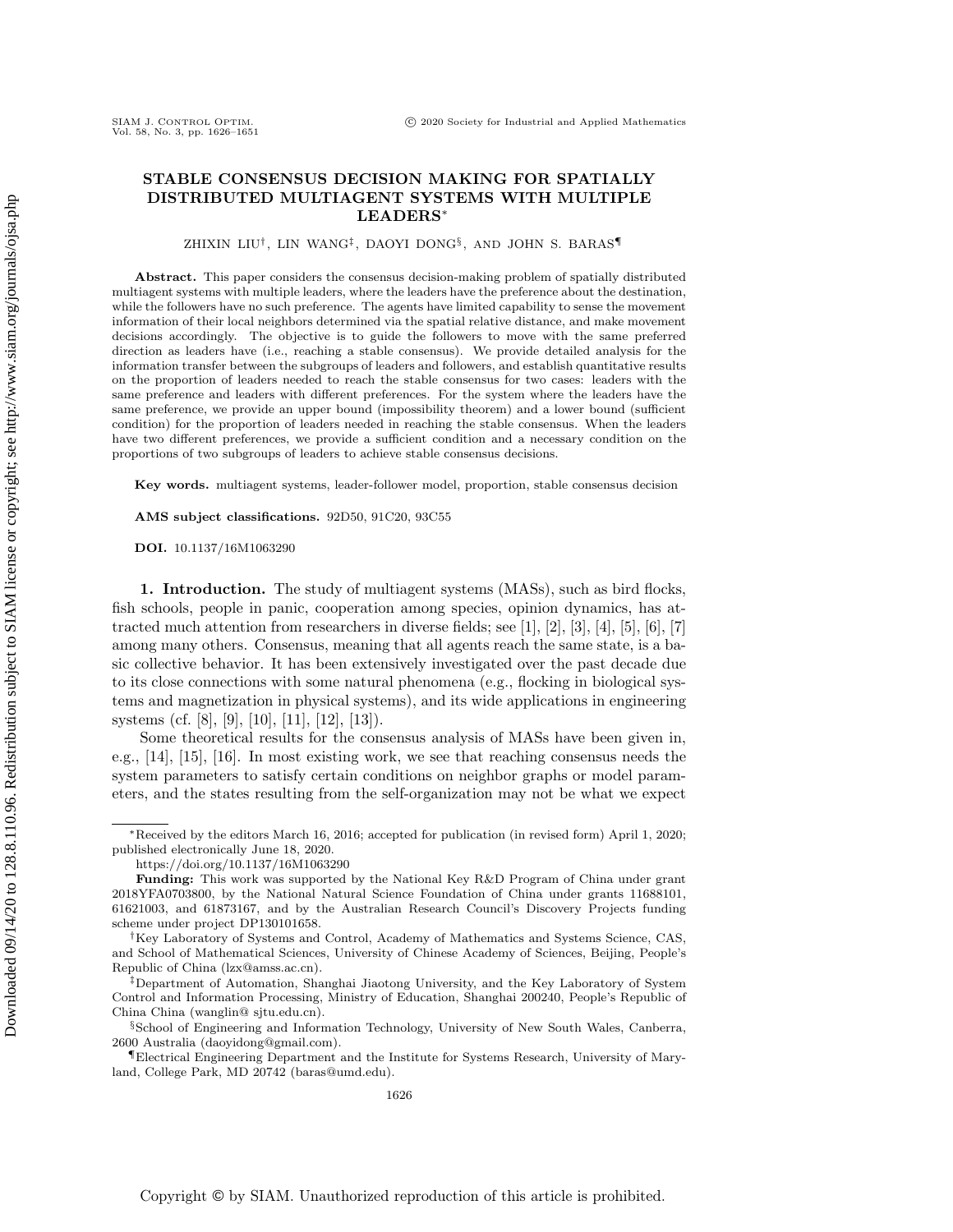even if the system can reach consensus. However, in some practical situations, we require that the agents reach the desired consensus states, for example, leading the people in panic to the safe place, guiding the bird flocks to avoid collisions with obstacles. How to induce an MAS to the desired behavior is one of the important topics in the investigation of MASs. In many biological systems and social networks, there are a small number of special agents (leaders) with the preference about the moving direction and they can help guide the whole population (cf. [\[17\]](#page-24-16), [\[18\]](#page-24-17)), which inspires us to intervene in an MAS by leaders. This paper will quantitatively investigate the proportion of leaders needed for the consensus decision making. Some theoretical results for the MASs with one leader have been presented in the fields of control and robotics. For example, Jadbabaie, Lin, and Morse [\[14\]](#page-24-13) considered the MAS where the leader has a constant signal. The proportional and derivative-like discrete-time consensus algorithm was proposed in [\[20\]](#page-24-18) to track the leader with a time-varying signal. The leader-follower model where the input of the leader is unknown was considered in [\[21\]](#page-24-19). The consensus of the leader-follower model with second-order dynamics and the Lagrange dynamics has also been considered (cf. [\[8\]](#page-24-7), [\[22\]](#page-24-20), [\[23\]](#page-24-21)). Most of theses results require the neighbor graphs to satisfy a certain connectivity assumption. We remark that the connectivity of static graphs has been investigated in wireless sensor networks; see [\[24\]](#page-24-22) and [\[25\]](#page-24-23). But these results are not suitable to deal with the system considered in this paper since here the neighbor graphs are determined via the states of the system, and thus coupled with the states of the system and dynamically change over time. How to verify or guarantee the connectivity conditions of the dynamical system has been a challenging issue. For continuous-time dynamics, the potential function method is often used to design the control law of agents such that they can track the reference signal of leaders; see [\[29\]](#page-25-0), [\[30\]](#page-25-1), [\[31\]](#page-25-2) with different design of potential functions. While for the discrete-time systems with first-order and second-order dynamics, the connectivity maintenance problem has been investigated in, e.g., [\[26\]](#page-24-24), [\[27\]](#page-24-25), [\[28\]](#page-25-3), where the distributed algorithms are designed such that the positions of the agents converge to a common point. These results are not feasible to deal with the consensus decision-making problem under consideration since the local rules of leaders and followers cannot be designed, and the number of leaders needed for consensus is not concerned.

A further development is to introduce multiple leaders into the system. MASs with multiple leaders widely exist in biological systems and social networks (cf. [\[17\]](#page-24-16), [\[18\]](#page-24-17), [\[33\]](#page-25-4)). The investigation of such systems is generally more complicated and challenging. Couzin et al. [\[19\]](#page-24-26) proposed a spatially distributed leader-follower model to study the influence of the proportion of leaders to consensus decision making, and they presented some qualitative results by computer simulations. When the leaders have the same preference, the larger the population size, the smaller the proportion of leaders required for the stable consensus. If there are two subgroups of leaders where each has one preferred direction, and the number of one subgroup of leaders is larger than that of the other, then the followers track the preferred directions of leaders who are in a majority, even if the majority is small. Motivated by this work, some theoretical results for MASs with multiple leaders have been established. Gustavi et al. [\[32\]](#page-25-5) presented a sufficient condition on the number of leaders to guarantee the agreement of the positions for fully connected neighbor graphs. Nabet et al. [\[34\]](#page-25-6) considered the MASs with two subgroups of leaders, each having one preferred direction. Some theoretical results concerning the consensus decision making have been presented under the assumptions that there is no autonomous agent in the group, and all agents are coupled together by all-to-all communication. Leonard et al. [\[35\]](#page-25-7)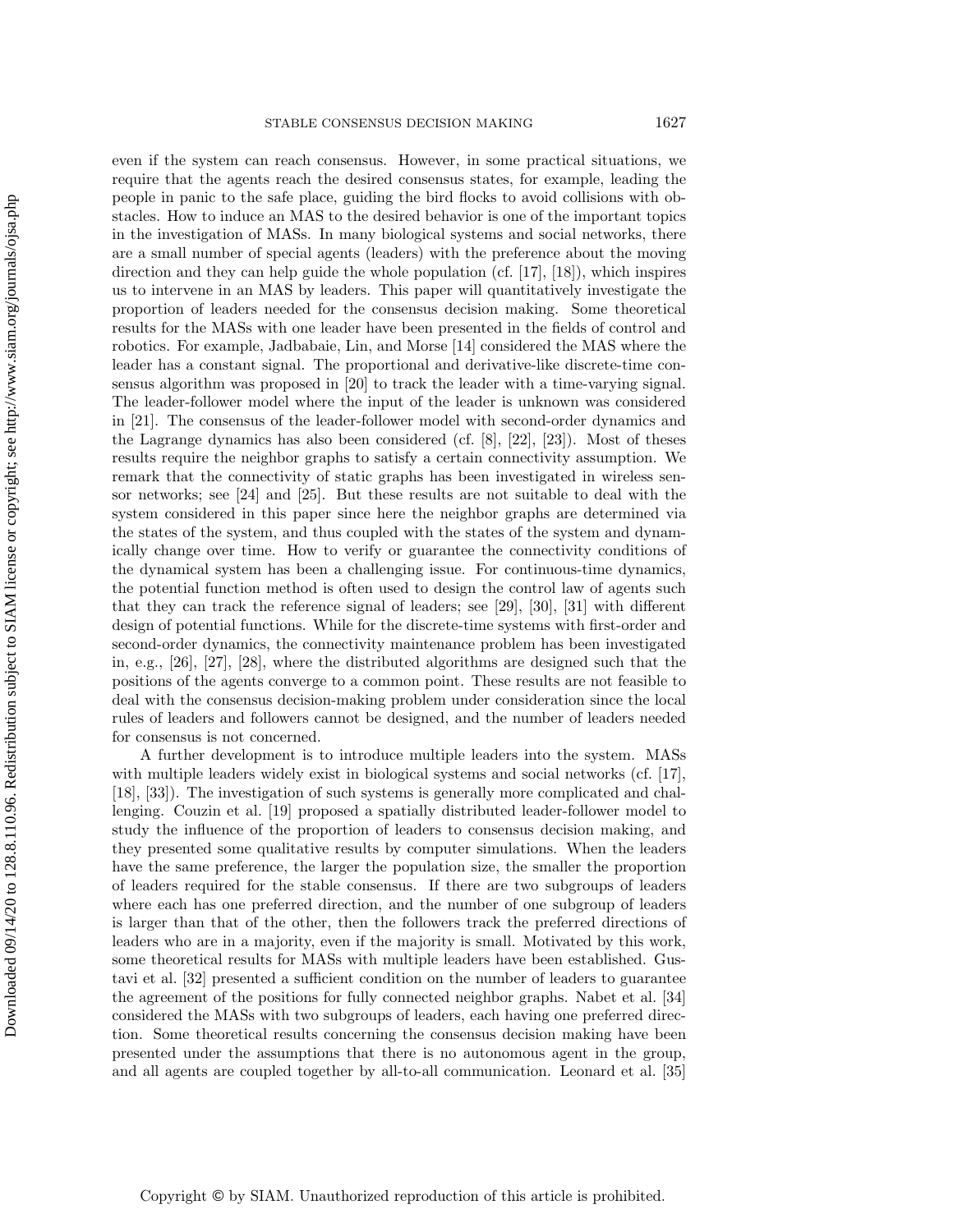relaxed these limitations, and provided the threshold of disagreement of preferences for the stable consensus. Though these theoretical results were obtained, quantitative analysis for the influence of the proportion of leaders on the consensus decision making is still lack. Liu, Han, and Hu [\[36\]](#page-25-8) presented some preliminary results and established a lower bound on the proportion of leaders for the expected consensus. Here, we further present a necessary condition that can characterize the impossibility of the stable consensus decision making. In addition, in many social networks and biological systems, there may exist several classes of leaders in an MAS. For example, in a large scale social event, policemen could be one class of leaders who have the preference to guide the people (followers) to a safe place, while terrorists could be another class of leaders who have the preference to guide the people to a dangerous place. In an opinion network, there may exist several classes of leaders from different parties who expect to guide the voters to support them. A significant issue is to quantitatively investigate how the proportions of leaders affect the consensus decisions. For these cases, conflicts of preferences about the destination confuse the followers in consensus decision making. To the best of our knowledge, there are no quantitatively theoretical results on how the proportions of leaders affect the dynamical behavior of followers in the literature. In comparison with the previous work [\[36\]](#page-25-8), this paper establishes an impossibility theorem for the proportion of leaders needed for the case where the leaders have the same preference, and presents new quantitative results on the proportions of leaders for the stable consensus when the leaders have different preferences. These results may have potential applications in some real systems. For example, the people will be in panic when they are in jamming or life-threatening overcrowding (cf. [\[4\]](#page-24-3)), and how to guide them to escape from the dangerous place has significant importance for social security. Our quantitative results may provide some clues for the number of leaders (e.g., the people or the robots who are familiar with the local situations) needed to guide the people in panic to a safe place.

In this paper, we focus our attention on the quantitative analysis of the proportion of leaders needed for reaching consensus decision making in spatially distributed discrete-time multiagent systems. We start with a basic multiagent model, in which all agents move in the plane with a constant speed, but with heading adjusted according to the information from neighbors defined via the spatial relative distance. The followers update their headings by aligning with the average direction of their neighbors, while the leaders adopt the balance between the average heading of neighbors and the preferred direction. For the spatially distributed MASs with multiple leaders, the neighbors of each agent are determined by the spatial relative positions, the positions are determined by the moving headings, and the heading of each agent is determined by the headings of its neighbors. The coupled relationship makes theoretical analysis quite challenging. We proceed with our analysis under a random framework. In comparison with the system with only one leader, we provide a comprehensive analysis for the information transfer between the subgroup of leaders and the subgroup of followers by relying on the system structure and some estimations for the characteristics, and establish some quantitative results for the proportion of leaders needed for the stable consensus decision making. In particular, we consider two cases: (i) the leaders have the same preference, and (ii) the leaders have two different preferences. For case (i), we present an upper bound and a lower bound for the proportion of leaders needed for the stable consensus decision making. When the proportion is above the lower bound, all agents can make a stable decision. However, the decisions are unstable below the upper bound. In case (ii), the two subgroups of leaders affect the followers simultaneously. The key challenge for the convergence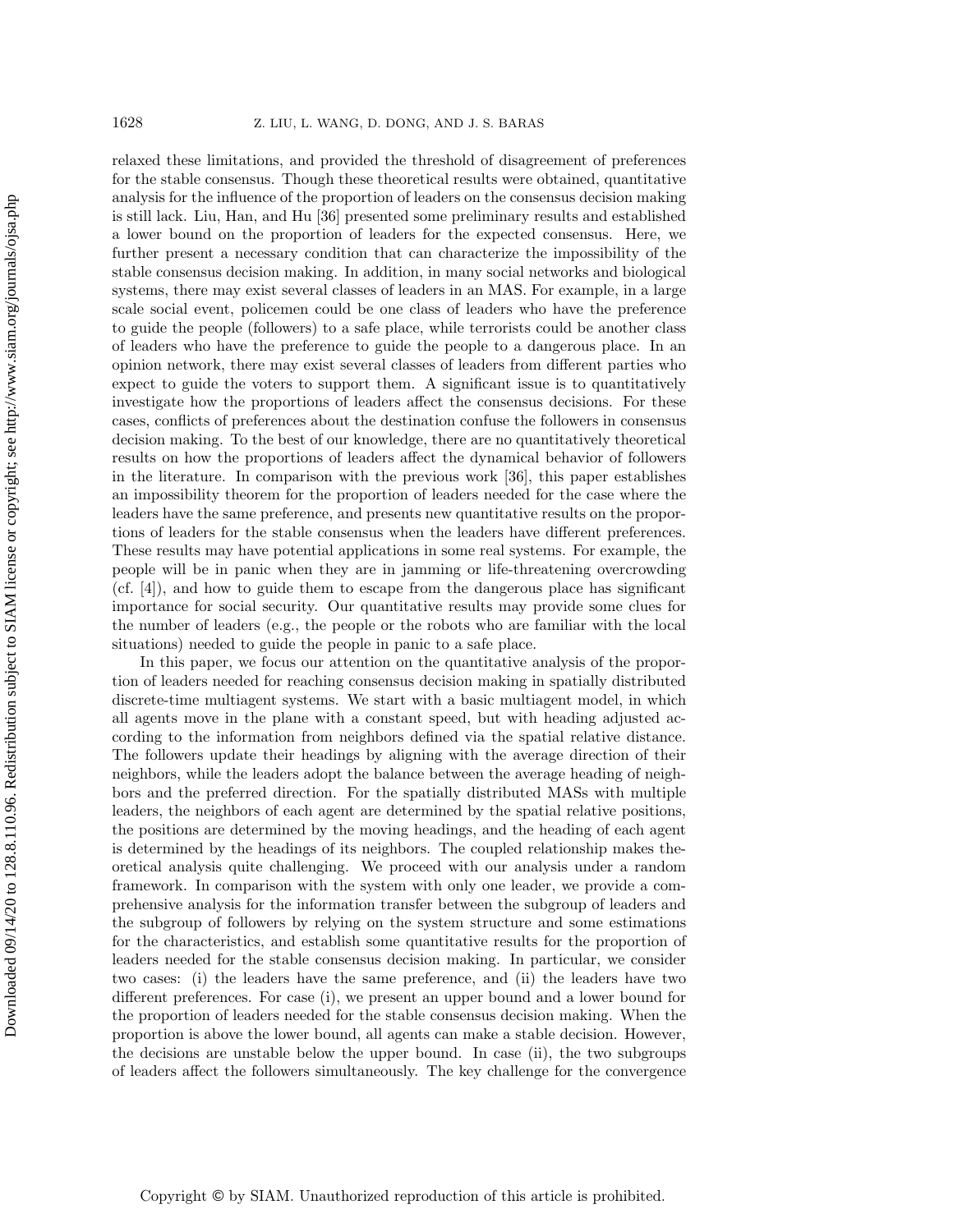analysis lies in the coupling of the headings of different subgroups of agents. We conduct our analysis by considering the worst case. We show that if the proportion of leaders with majority is larger than a lower bound and the proportion of leaders with minority is lower than an upper bound, then the followers will move with the preferred heading of the leaders with majority, and a stable consensus can be achieved.

The rest of this paper is organized as follows. In section [2,](#page-3-0) we introduce the multiagent model where the leaders have the same preferred direction or two different preferred directions, and present the main results. The proofs of the main theorems are detailed in sections [3](#page-9-0) and [4,](#page-14-0) respectively. Concluding remarks are presented in section [5.](#page-20-0)

<span id="page-3-0"></span>2. Problem formulation and main results. In this paper, we consider the consensus decision-making problem of spatially distributed discrete-time MASs composed of heterogeneous agents: leaders and followers. All agents move in a plane at a constant speed, with headings updated according to the information they receive. The leaders have the preference or knowledge of the moving direction, and their headings are taken as the balance between the average heading of neighbors and the preferred direction, while the followers have no such a preference, and they update their headings by aligning with the average direction of neighbors. Two agents are neighbors if and only if their distance is less than a predefined sensing radius. As the agents move around, the relative distance between agents may change, and thus the neighbor relations between agents may change over time.

We say that the stable consensus decision making is achieved if all followers move with the same preferred direction eventually. The purpose of the current paper is to quantitatively investigate how the proportion of leaders in the MAS affects the stable consensus decision making for two cases where the leaders have the same preferred direction and the leaders have two conflict preferences.

<span id="page-3-3"></span>**2.1.** Leaders with one preferred direction. Consider a MAS with  $n$  agents, where  $n_1$  agents have the information of the preferred direction. In this subsection, we assume that the leaders have the same preference. The proportion of leaders is represented by  $\alpha_n = \frac{n_1}{n}$ . The whole population is composed of two subgroups of agents: leaders and followers. We denote the leader set and the follower set as  $V_1 = \{ 1, 2, \ldots, n_1\}$  and  $V_2 = \{ n_1 + 1, n_1 + 2, \ldots, n\}$ , respectively, and  $V = V_1 \bigcup V_2$ .

We let  $X_i(t) = (x_i(t), y_i(t))^\tau \in \mathbb{R}^2$  and  $\theta_i(t)$  denote the position and the moving heading of an agent  $i \ (i \in V )$  at the discrete time  $t \ (t = 0, 1, \ldots )$ , respectively. All agents move in the plane with a constant speed  $v_n$ , and thus the velocity of the agent i is  $v_n(\cos \theta_i(t), \sin \theta_i(t))$ <sup>T</sup>. Hence, the positions of both leaders and followers are updated according to the following equation,

<span id="page-3-2"></span>(2.1) 
$$
X_i(t+1) = X_i(t) + v_n(\cos \theta_i(t), \sin \theta_i(t))^{\tau}.
$$

The preferred direction of leaders is denoted by  $\overline{\theta}_0$ . The headings of leaders are adopted as a balance between the steering term  $\overline{\theta}_0$  and the alignment term with their local neighbors by a weighting term  $\omega$   $(0 < \omega \leq 1)$ . Thus, for a leader  $i$   $(i \in V_1)$ , its heading is updated according to the following equation,

<span id="page-3-1"></span>(2.2) 
$$
\theta_i(t+1) = (1-\omega) \frac{\sum_{j \in N_i(t)} \theta_j(t)}{n_i(t)} + \omega \overline{\theta}_0,
$$

where  $N_i(t)$  denotes the neighbor set of the agent i at time t, and  $n_i(t)$  is the cardinality of the set  $N_i(t)$ . The heading update law of leaders [\(2.2\)](#page-3-1) is a simplified version

Copyright © by SIAM. Unauthorized reproduction of this article is prohibited.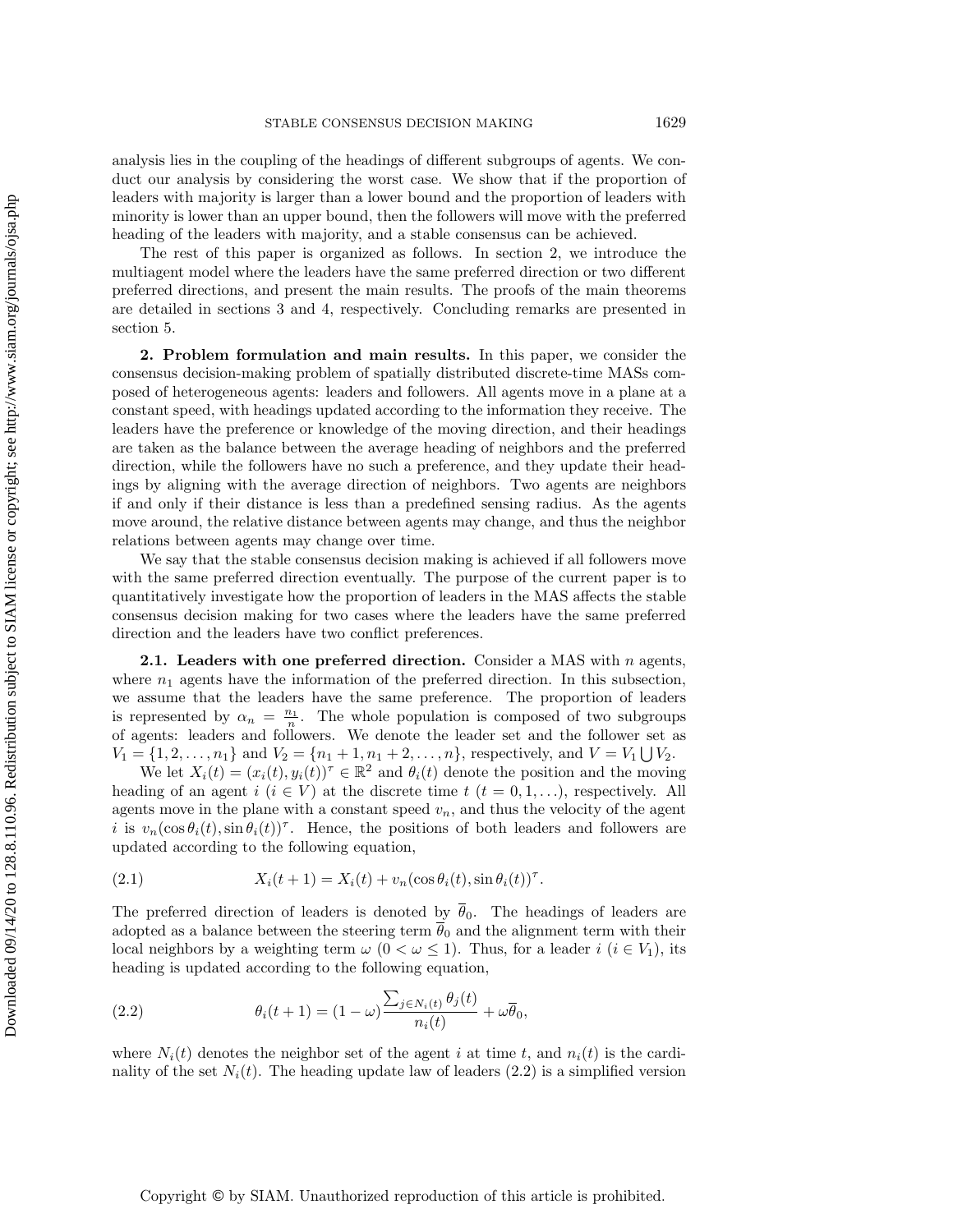of the decision law used in [\[19\]](#page-24-26), and includes the case where the moving heading of leaders is chosen as the preferred direction directly, while the followers have no preferred directions, and they move with the average heading of their neighbors, i.e., for  $i \in V_2$ ,

<span id="page-4-0"></span>(2.3) 
$$
\theta_i(t+1) = \frac{\sum_{j \in N_i(t)} \theta_j(t)}{n_i(t)}.
$$

Remark 2.1. The headings of all agents take values in the set  $[-\pi, \pi )$ , and the heading update [\(2.3\)](#page-4-0) may sometimes cause some counterintuitive consequences. For example, suppose that an agent has only two neighbors (including itself) with the heading angles  $-\pi$  and  $\pi$ , respectively. According to [\(2.3\)](#page-4-0), the heading at the next time step becomes 0, meaning that the agent needs to reverse its direction even though its current heading is the same as its neighbor. One alternative to avoid such a situation is to restrict the initial headings of all agents in half a circle. It is worth noting that issues along these lines would not arise if the systems under consideration were used to other physical variables such as speed, temperature, or opinion. Therefore, we adopt [\(2.3\)](#page-4-0) to update the states of the agents without loss of generality.

The neighbor relation is one of the key factors for the evolution of headings of all agents. In this paper, the widely used circular neighborhood for all agents is adopted. That is, for an agent  $i$ , its neighbors are those agents lying within the circle centered at agent i's current position with a predefined radius  $r_n$ , i.e.,

<span id="page-4-1"></span>(2.4) 
$$
N_i(t) = \{j : d_{ij}(t) < r_n\},
$$

where  $d_{ij} (t) = \| X_i(t) - X_i(t) \|$ . From [\(2.4\)](#page-4-1), each agent is a neighbor of itself. The neighbors of each agent can be divided into the leader neighbor set  $N_{i1}(t)$  and the follower neighbor set  $N_{i2}(t)$  which are, respectively, defined as follows:

<span id="page-4-2"></span>(2.5) 
$$
N_{i1}(t) = \{j \in V_1 : d_{ij}(t) < r_n\},
$$

(2.6) 
$$
N_{i2}(t) = \{j \in V_2: d_{ij}(t) < r_n\}.
$$

The cardinalities of the sets  $N_{i1}(t)$  and  $N_{i2}(t)$ , i.e., the leader degree and the follower degree of the agent i at time t, are denoted as  $n_{i1}(t)$  and  $n_{i2}(t)$ , respectively. It is clear that  $N_i(t) = N_{i1}(t) \bigcup N_{i2}(t)$ , and  $n_i(t) = n_{i1}(t) + n_{i2}(t)$ .

Remark 2.2. Though the headings of both leaders and followers linearly depend on the headings of their local neighbors at a given time instant, the headings of all agents nonlinearly evolve with time due to the coupled relationship between positions, headings, and neighbors of all agents.

As the number of agents increases, so does the number of neighbors. Thus, the interaction radius can be allowed to decrease with the number of agents  $n$  which is in the spirit of the standard results established in either wireless networks (see [\[24\]](#page-24-22), [\[25\]](#page-24-23)) or random graphs (see [\[38\]](#page-25-9), [\[39\]](#page-25-10)). For such a case, the moving speed should also decrease with  $n$ . In this section, our purpose is to establish scaling laws for the proportion of leaders needed for the stable consensus in a sense that the followers move with desired heading  $\overline{\theta}_0$  eventually.

From the dynamics of the multiagent model  $(2.1)$ – $(2.6)$ , we know that the initial distribution of the agents plays an important role for the dynamical property of the system. To illustrate this point, we consider an extreme situation where the leaders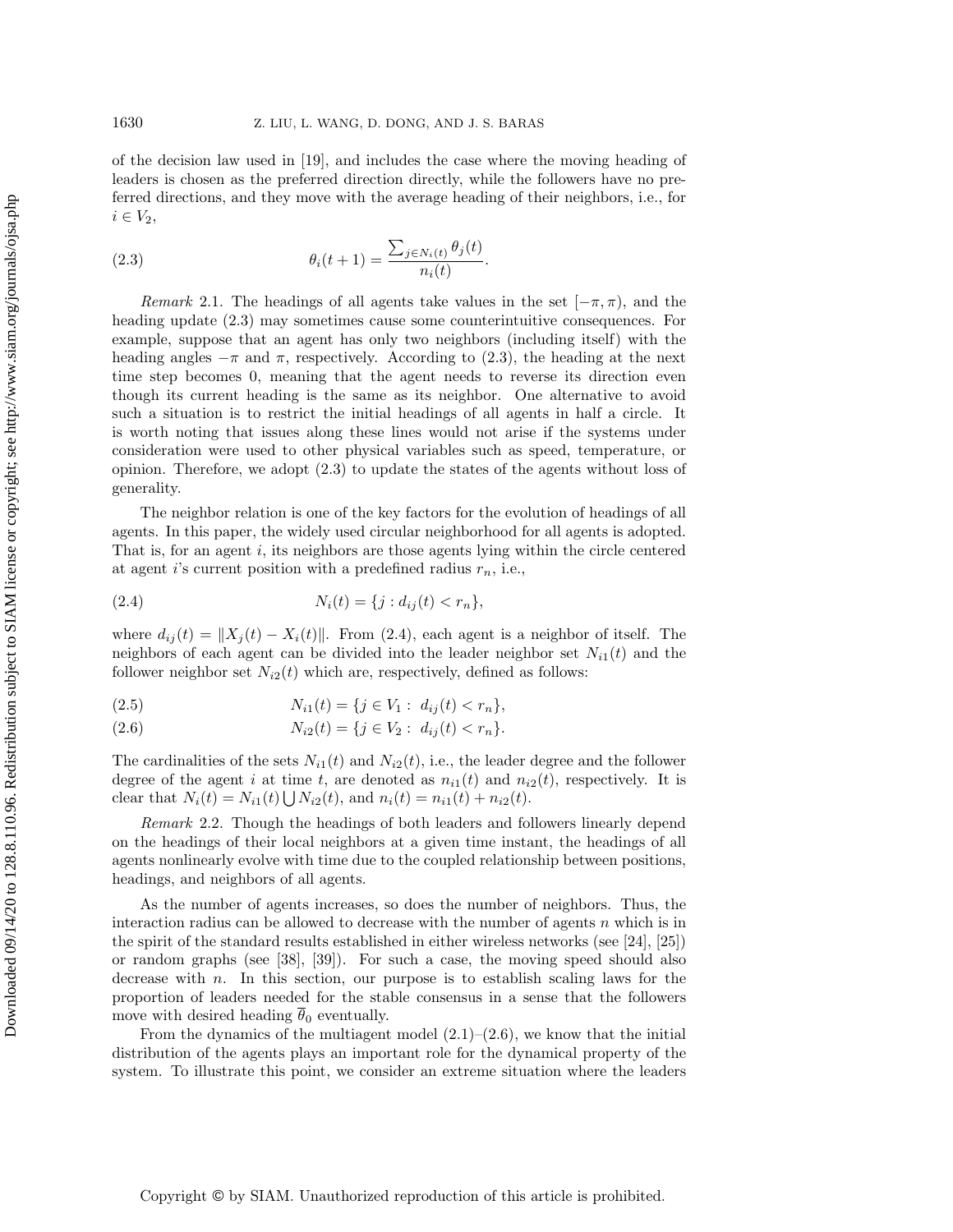and followers are, respectively, distributed in two disjoint regions at the initial time. We assume that the distance between these two regions is large. Thus, the followers have no leader neighbors at the initial time, which indicates that the information of the preferred direction of leaders cannot be transferred to the subgroup of followers, while by  $(2.1)$ , the leaders will converge to the preferred direction with a certain rate no matter what their neighbors are. As a consequence, the followers cannot track the preferred direction in a short time period due to the large distance between the subgroup of leaders and the subgroup of followers, even if the number of leaders is large. Hence, the distance between the subgroup of leaders and the subgroup of followers may become larger and larger because of the dissimilarity between the headings of leaders and followers. For such a situation, it is impossible for the followers to make a stable consensus decision as  $t$  tends to infinity. In order to investigate the role of the proportion of leaders for consensus, we conduct our analysis under the following setting.

<span id="page-5-1"></span>Assumption 2.1. (1) The initial positions of all agents are uniformly and independently distributed (u.i.d.) in the unit square  $[0, 1]^2$ .

(2) The initial headings of all agents are u.i.d. in the interval  $[-\pi, \pi )$ , and the initial positions and headings of all agents are independent.

Remark 2.3. Couzin et al. [\[19\]](#page-24-26) qualitatively investigated the proportion of leaders needed for the desired behavior under the assumption that the initial positions are u.i.d. (see [\[37\]](#page-25-11) for the definition). This assumption makes it meaningful and possible to investigate how the proportion of leaders affects the consensus decision making. The uniform assumption for the initial headings can also be replaced by other distributions, under which the dissimilarity between the headings of followers and the preferred heading at the initial time can be calculated using the proof idea of Lemma [A.4,](#page-21-0) and the number of leaders needed for the stable consensus may be obtained accordingly.

From an intuitive point of view, if the number of leaders is very small in comparison with the number of followers, e.g., one single leader, then very few leaders fall within the neighborhood of each follower, and thus the influence of leaders on the followers is weak and the preferred direction is transferred to the subgroup of followers with a low rate. The followers tend to move in a self-organized manner, while the leaders converge to the preferred direction with a fixed rate. As a result, the whole population splits into two disjoint clusters: cluster of leaders and cluster of followers. The following theorem establishes an impossibility theorem (necessary condition) for the proportion of leaders to reach the stable consensus decision.

<span id="page-5-2"></span>THEOREM 2.4 (necessity). Suppose that  $\overline{\theta}_0 \neq 0$ , and that the neighborhood radius and the moving speed satisfy  $\sqrt{\frac{\log n}{n}} \ll r_n \ll 1$  $\sqrt{\frac{\log n}{n}} \ll r_n \ll 1$  and  $v_n \ll r_n$ .<sup>1</sup> If the proportion of leaders satisfies

<span id="page-5-3"></span>\alpha <sup>n</sup> \ll vnr<sup>n</sup> \sqrt{} log n n (2.7) ,

then under Assumption [2.1](#page-5-1), the system  $(2.1)$ - $(2.6)$  cannot make stable consensus decisions almost surely for large n.

<span id="page-5-0"></span><sup>&</sup>lt;sup>1</sup>For any two positive sequences  $\{ a_n, n \geq 1\}$  and  $\{ b_n, n \geq 1\}$ ,  $a_n = O(b_n)$  means that there exists a positive constant C independent of n, such that  $a_n \leq Cb_n$  for any  $n \geq 1; a_n = o(b_n)$  (or  $(a_n \ll b_n))$  means that  $\lim_{n\to\infty} \frac{\tilde{a}_n}{b_n} = 0.$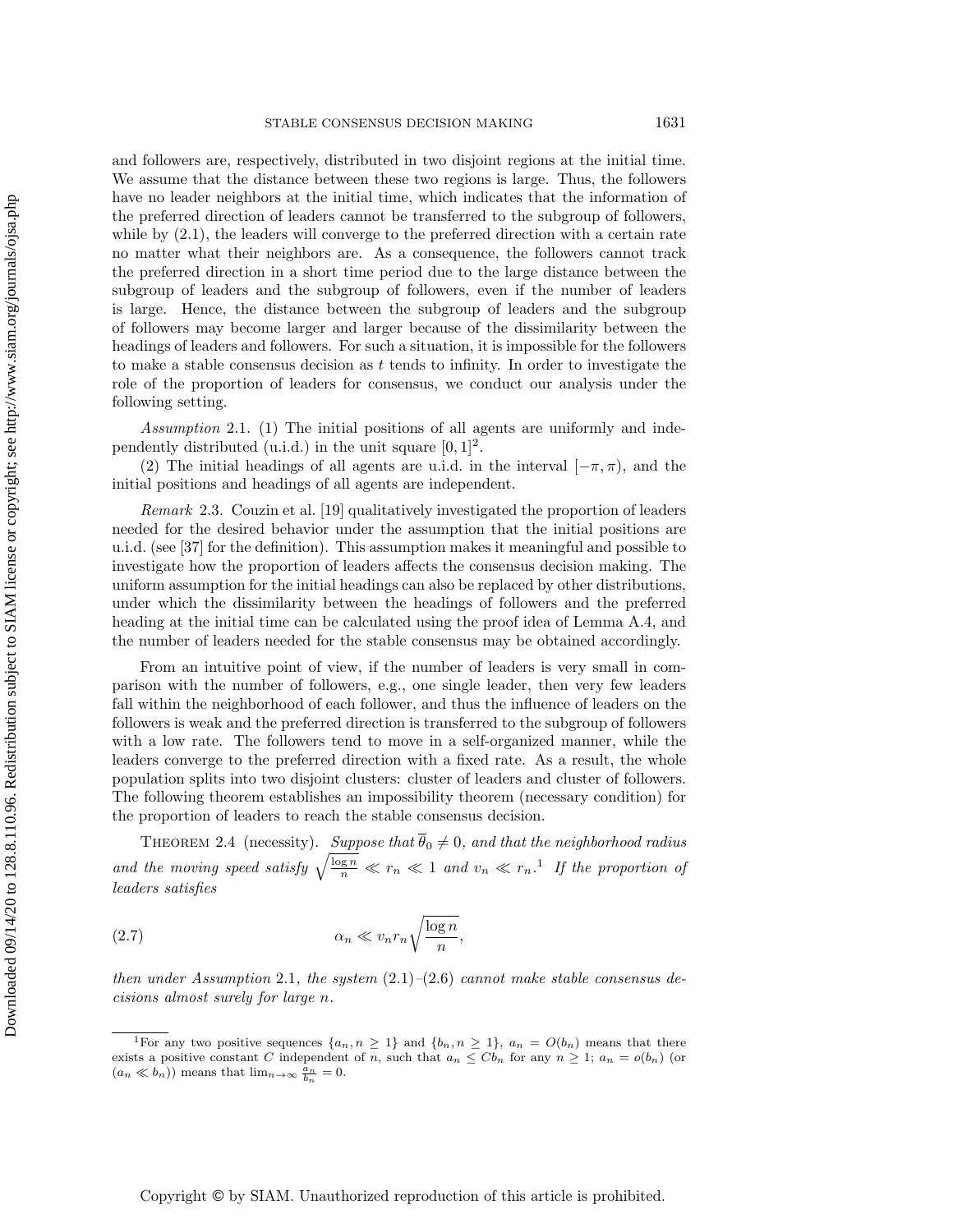Remark 2.5. The condition  $\theta_0 \neq 0$  in Theorem [2.4](#page-5-2) cannot be removed. From Lemma [A.4](#page-21-0) in Appendix [A,](#page-20-1) we see that the headings of followers at time  $t = 1$  are close to 0. If  $\theta_0 = 0$ , then the influence of leaders and the self-organized behavior of followers cannot be differentiated, and thus it is impossible to obtain the necessary condition for the stable consensus decisions.

Remark 2.6. In Theorem [2.4,](#page-5-2) the condition on the neighborhood radius  $\sqrt{\frac{\log n}{n}} \ll$  $r_n \ll 1$  is used to estimate the initial leader degrees and follower degrees and the properties of headings of all agents at  $t = 1$ , which is a necessary step to analyze the dynamical behavior of the whole system. As the system evolves, the condition on the moving speed is used to guarantee that the change of the number of neighbors is not too much. Moreover, by Lemma [A.4](#page-21-0) in Appendix [A,](#page-20-1) we see that at  $t = 1$ , the headings of leaders are close to  $\omega \overline{\theta}_0$  and the headings of followers are close to 0. If the proportion of leaders satisfies [\(2.7\)](#page-5-3), the influence of leaders on followers is too small to induce the followers to track the preferred heading  $\overline{\theta}_0$  even if all leaders are the neighbors of followers. Then all agents will be separated into two clusters after a period of time. Hence, the system cannot reach the stable consensus.

If the proportion of leaders is larger, then it is possible to guide the followers to the preferred direction eventually. The following theorem presents a sufficient condition on the proportion of leaders required for the stable consensus decision making.

<span id="page-6-0"></span>THEOREM 2.7 (sufficiency). Suppose that the neighborhood radius and the moving speed satisfy  $\sqrt{\frac{\log n}{n}} \ll r_n \ll 1$  and  $v_n \ll r_n$ . Then under Assumption [2.1](#page-5-1), the system  $(2.1)$ - $(2.6)$  achieves the stable consensus decisions almost surely for large n if the proportion of leaders satisfies one of the following two conditions:

(1)  $\alpha_n \gg \frac{\log n}{nr_n^2}$  provided that  $\frac{\log n}{nr_n} \gg v_n$ .  $(2) \omega \alpha_n \geq \frac{2049v_n(|\theta_0| + L_n)}{r_n}$  $\frac{(\vert \overline{\theta}_0 \vert + L_n)}{m_n}$  with  $L_n = 4\sqrt{\frac{3\pi \log n}{nr_n^2}}(1+o(1))$  provided that  $\frac{\log n}{nr_n} \ll v_n$ .

The difference between Theorem [2.7](#page-6-0) and the main results established in [\[36\]](#page-25-8) lies in two aspects: (i) The main results in [\[36\]](#page-25-8) are based on the nonlinear Vicsek model, while Theorem [2.7](#page-6-0) in this paper is based on the linearized Vicsek model which has a simpler expression and more practical applications in, e.g., coordination control of robots and localization of the distributed satellites. (ii) The heading update equation [\(2.2\)](#page-3-1) in this paper has a more general expression than that used in [\[36\]](#page-25-8).

Remark 2.8. In Theorem [2.7,](#page-6-0) the condition  $\alpha_n \gg \frac{\log n}{nr_n^2}$  can guarantee that the number of leader neighbors at the initial time is sufficiently large (see Corollary [A.2](#page-20-2)) in Appendix [A\)](#page-20-1) while the condition  $\omega \alpha_n \geq \frac{2049v_n(| \theta_0 | +L_n)}{r_n}$  $\frac{(\vert \theta_0 \vert + L_n)}{r_n}$  is used to guarantee that the leader neighbors do not change too much during the evolution, which makes it possible for the followers to track the preferred direction of leaders.

Remark 2.9. We take  $r_n = \left(\frac{\log n}{n}\right)^{1/2-\delta}$  and  $v_n = \left(\frac{\log n}{n}\right)^{1/2+2\delta}$  with  $0 < \delta < 1/2$ . By Theorem [2.7,](#page-6-0) it is clear that if the proportion of leaders satisfies the condition  $\alpha_n \gg (\frac{\log n}{n})^{2\delta}$ , then the followers can reach the desired behavior eventually. On the contrary, by Theorem [2.4](#page-5-2) if the proportion of leaders satisfies  $\alpha_n \ll (\frac{\log n}{n})^{3/2+\delta}$ , then the followers cannot be guided to the desired heading. The gap as shown in Figure [1](#page-7-0) will converge to 0 as  $n$  increase to infinity. How all agents behave if the proportion of leaders falls into the gap is an open problem, and we will investigate it in future research.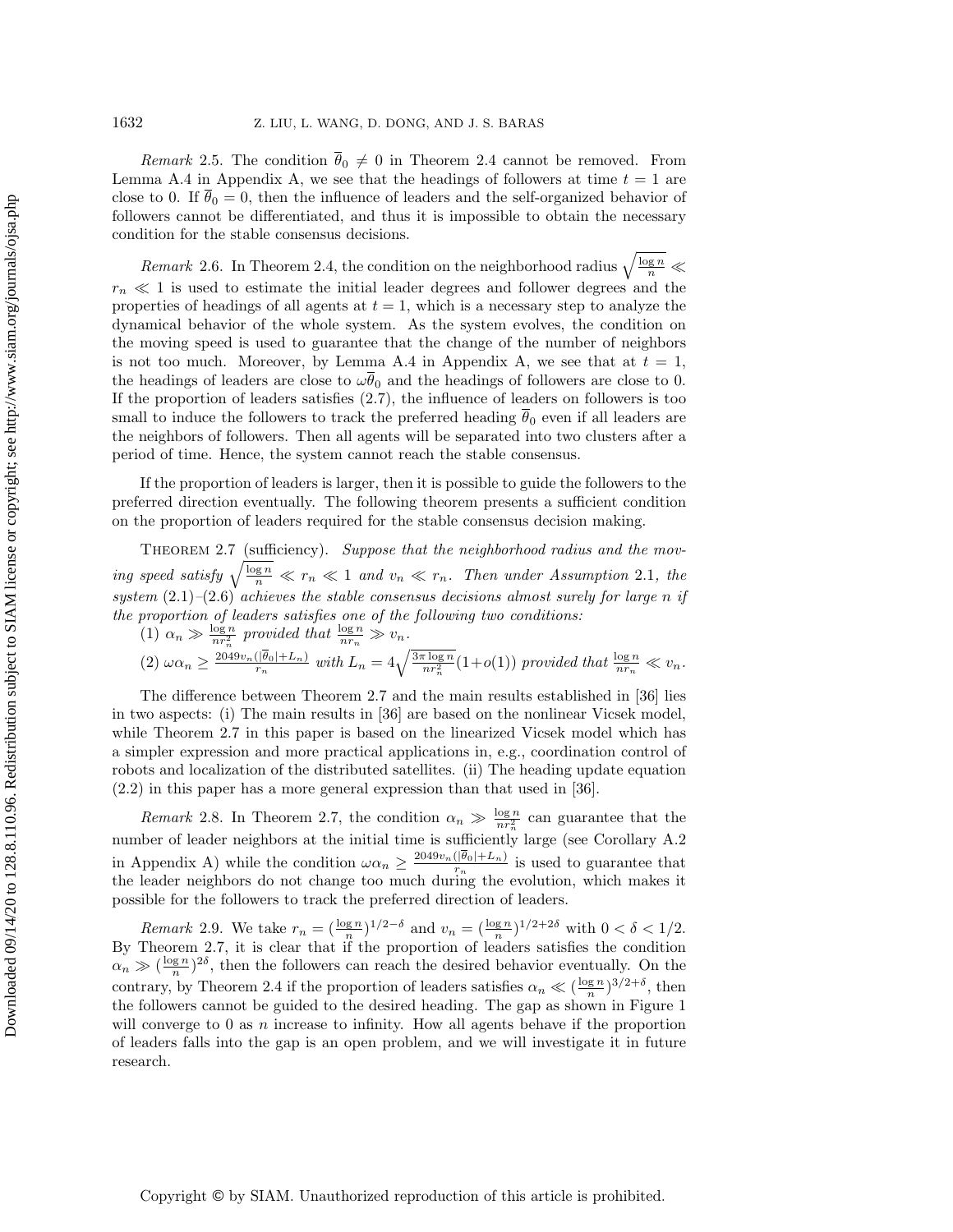<span id="page-7-0"></span>

Fig. 1. The system can reach stable consensus if the proportion of leaders is above the red line, and cannot reach stable consensus if the proportion of leaders is below the blue line.

2.2. Leaders with two different preferred directions. When the leaders have the same preferred direction, we have investigated the proportion of leaders that is needed for the stable consensus decision making in subsection [2.1.](#page-3-3) However, the leaders may have different preferences in many systems, such as multiple parties in social opinion dynamics and multiple species in biological systems. The investigation for the MASs with different leaders is more practical but more complex.

In this section, we consider the MAS where the leaders have two conflicting preferences, and establish some quantitative results for the stable consensus. For such a case, the n agents can be classified into three subgroups: two subgroups of leaders denoted as S1 and S2 and one subgroup of followers denoted as S3; each subgroup of leaders has one preferred direction. The preferred direction of leaders in subgroup S1 is denoted as  $\overline{\theta}_1$ , and the preferred direction of leaders in subgroup S2 is denoted as  $\overline \theta_2$  ( $\overline \theta_2 \neq \overline \theta_1$ ). The agents in subgroup S3 have no preference about the destination and they update their headings according to the information from neighbors. We use  $V_1 = \{ 1, 2, \ldots, n_1\}$ ,  $V_2 = \{ n_1 + 1, n_1 + 2, \ldots, n_1 + n_2\}$ , and  $V_3 = \{ n_1 + n_2 + 1, n_1 + n_2 + 2, ..., n \}$  to denote the sets of agents in subgroups  $S1, S2$ , and S3, respectively, and  $V = V_1 \bigcup V_2 \bigcup V_3$ , where  $n_1$  and  $n_2$  are the numbers of agents in subgroups S1 and S2, respectively. Denote the proportions of leaders as  $\alpha_{1n} = \frac{n_1}{n}$  and  $\alpha_{2n} = \frac{n_2}{n}$ .

For an agent  $i$   $(i \in V)$ , its position and heading at discrete time  $t$   $(t = 0, 1, 2, ...)$ are also denoted by  $X_i(t)$  and  $\theta_i(t)$ , respectively. All agents move in the plane with a constant speed  $v_n$ . The position of the agents is updated according to [\(2.1\)](#page-3-2). For simplicity of analysis, we assume that the agents in subgroups  $S1$  and  $S2$  move with the preferred headings  $\overline{\theta}_1$  and  $\overline{\theta}_2$ , respectively, i.e.,  $\theta_i(t) = \overline{\theta}_1$  for  $i \in V_1$ , and  $\theta_i(t) = \overline{\theta}_2$ for  $i \in V_2$ , while the followers in subgroup S3 update their headings according to the average of their neighbors. That is, their headings are updated according to [\(2.3\)](#page-4-0), where  $N_i(t)$  is the neighbor set of the agent i at time t, and  $n_i(t)$  is the cardinality of the set  $N_i(t)$ . The neighbors of followers are defined in the same way as those in section [2.1,](#page-3-3) which are composed of the following three parts,  $N_{i1}(t), N_{i2}(t), N_{i3}(t)$ . The cardinalities of the sets  $N_{i1}(t)$ ,  $N_{i2}(t)$ , and  $N_{i3}(t)$ , i.e., the leader degrees in subgroups  $S1$  and  $S2$  and the follower degree of the agent i at time t, are denoted as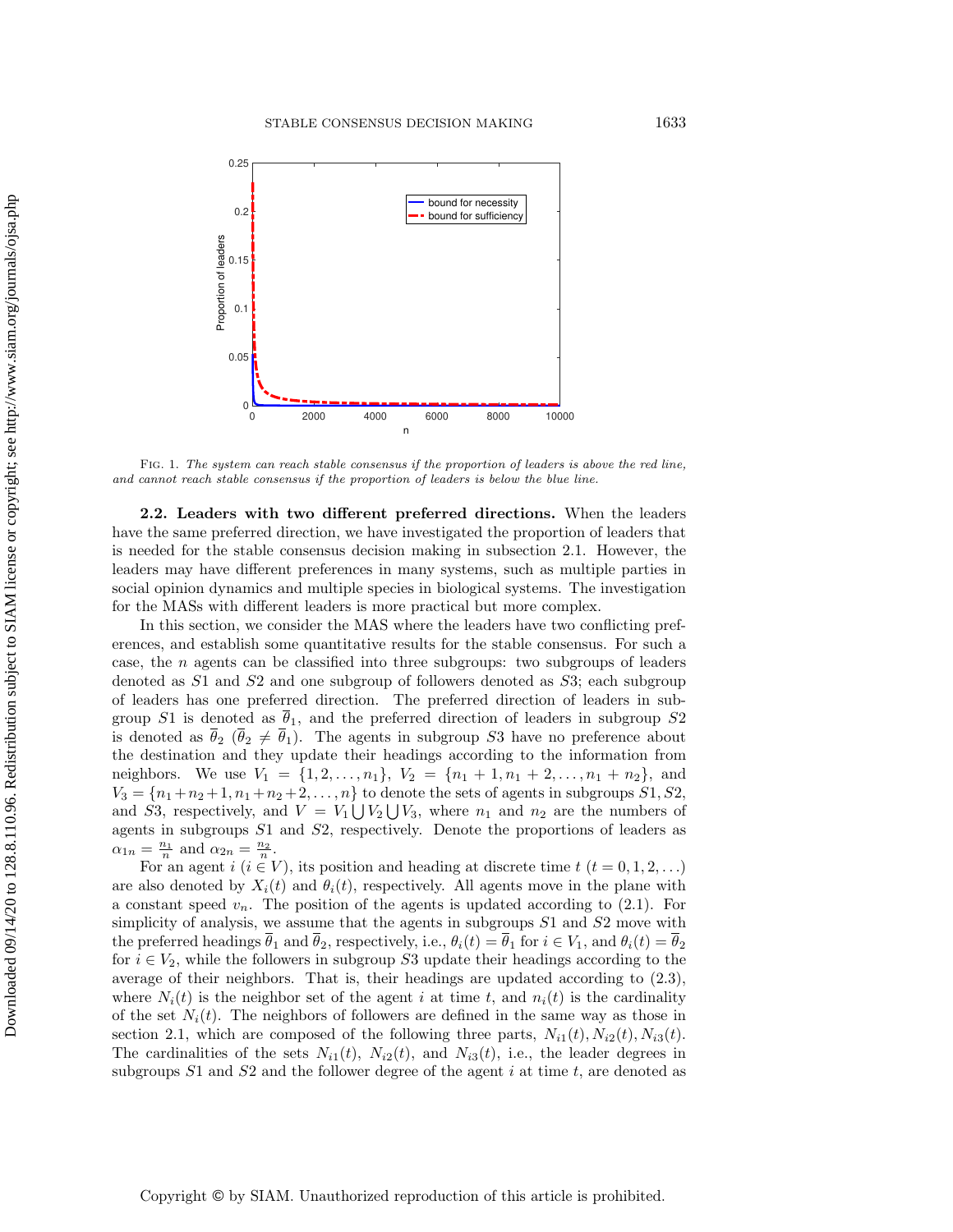$n_{i1}(t)$ ,  $n_{i2}(t)$  and  $n_{i3}(t)$ , respectively. It is clear that  $N_i(t) = N_{i1}(t) \bigcup N_{i2}(t) \bigcup N_{i3}(t)$ , and  $n_i(t) = n_{i1}(t) + n_{i2}(t) + n_{i3}(t)$ . Thus, the heading update equation of followers can be rewritten as the following expression:

<span id="page-8-3"></span>(2.8) 
$$
\theta_i(t+1) = \frac{\sum_{j \in N_{i1}(t) \bigcup N_{i2}(t) \bigcup N_{i3}(t)} \theta_j(t)}{n_{i1}(t) + n_{i2}(t) + n_{i3}(t)}.
$$

Similarly to the case where the leaders have the same preference, we proceed with our investigation under the following assumption on the initial states of all agents.

<span id="page-8-0"></span>Assumption 2.2. (1) The initial positions of all agents obeys the same distribution as those in Assumption [2.1.](#page-5-1)

(2) The initial headings of followers are u.i.d. in the interval  $[-\pi, \pi ]$ , and they are independent of the positions of all agents.

Different proportion of leaders in subgroups S1 and S2 may cause the followers to make different decisions. The purpose of this subsection is to establish a sufficient condition and a necessary condition for the proportions of leaders for the stable consensus decisions making. Here the stable consensus means that the followers move along one of the two preferred directions eventually. We first consider a situation where the proportion of leaders in  $S1$  is larger than that in  $S2$ , and investigate under what conditions the system can achieve the stable consensus decisions. For each follower, the number of its leader neighbors in  $S1$  is larger than that in  $S2$  because of the uniform distribution of the initial positions. When we consider the convergence of the headings of followers to  $\overline \theta_1$ , the leaders in subgroup S2 have negative effect. Hence, a larger proportion of leaders will be needed to achieve stable consensus decisions in comparison with the case with one preferred direction. The following theorem establishes a quantitative result on the proportions of leaders  $\alpha_{1n}$  and  $\alpha_{2n}$  that enable the followers to make the stable consensus decisions.

<span id="page-8-1"></span>THEOREM 2.10. Assume  $\overline{\theta}_2 \neq 0$ , and that the neighborhood radius and the speed satisfy  $\sqrt{\frac{\log n}{n}} \ll r_n \ll 1$  and  $v_n \ll r_n$ . Then under Assumption [2.2](#page-8-0), the followers can be guided to move with the same heading  $\overline{\theta}_1$  eventually, if the proportion of leaders in subgroup S2 satisfies  $\alpha_{2n} \ll \alpha_{1n}^2 r_n^3$ , and the proportion of leaders in subgroup S1 satisfies one of the following two conditions:

(1)  $\alpha_{1n} \gg \sqrt{\frac{\log n}{nr_n^2}}$  provided that  $\frac{\log n}{nr_n^2} \gg \frac{v_n}{r_n}$ .

(2) 
$$
\alpha_{1n} \ge 17 \sqrt{\frac{v_n(|\overline{\theta}_0|+f_n)}{r_n}}
$$
 with  $f_n = 4\sqrt{\frac{3\pi \log n}{nr_n^2}}(1+o(1))$  provided that  $\frac{\log n}{nr_n^2} \ll \frac{v_n}{r_n}$ .

Theorem [2.10](#page-8-1) provides a sufficient condition for the stable consensus for the case where the proportion of leaders in subgroup  $S1$  is larger than that in  $S2$ . However, if the proportions of two subgroups of leaders are small, then neither the leaders in subgroup  $S1$  nor those in subgroup  $S2$  have the capability to guide the followers to make the stable consensus decisions, which will be illustrated in Theorem [2.11.](#page-8-2)

<span id="page-8-2"></span>THEOREM 2.11. Assume that  $\overline{\theta}_1 \neq 0$  and  $\overline{\theta}_2 \neq 0$ . Suppose that the neighborhood radius and the speed satisfy the conditions used in Theorem [2.10](#page-8-1). If  $\alpha_{1n} + \alpha_{2n} \ll$  $v_nr_n\sqrt{\frac{\log n}{n}}$ , then the followers will move with neither  $\overline{\theta}_1$  nor  $\overline{\theta}_2$  almost surely.

The proof of Theorem [2.11](#page-8-2) is similar to that of Theorem [2.4,](#page-5-2) and we omit the proof details.

Remark 2.12. For the system with two subgroups of leaders and one subgroup of followers, the analysis is difficult and the results are complex due to the strongly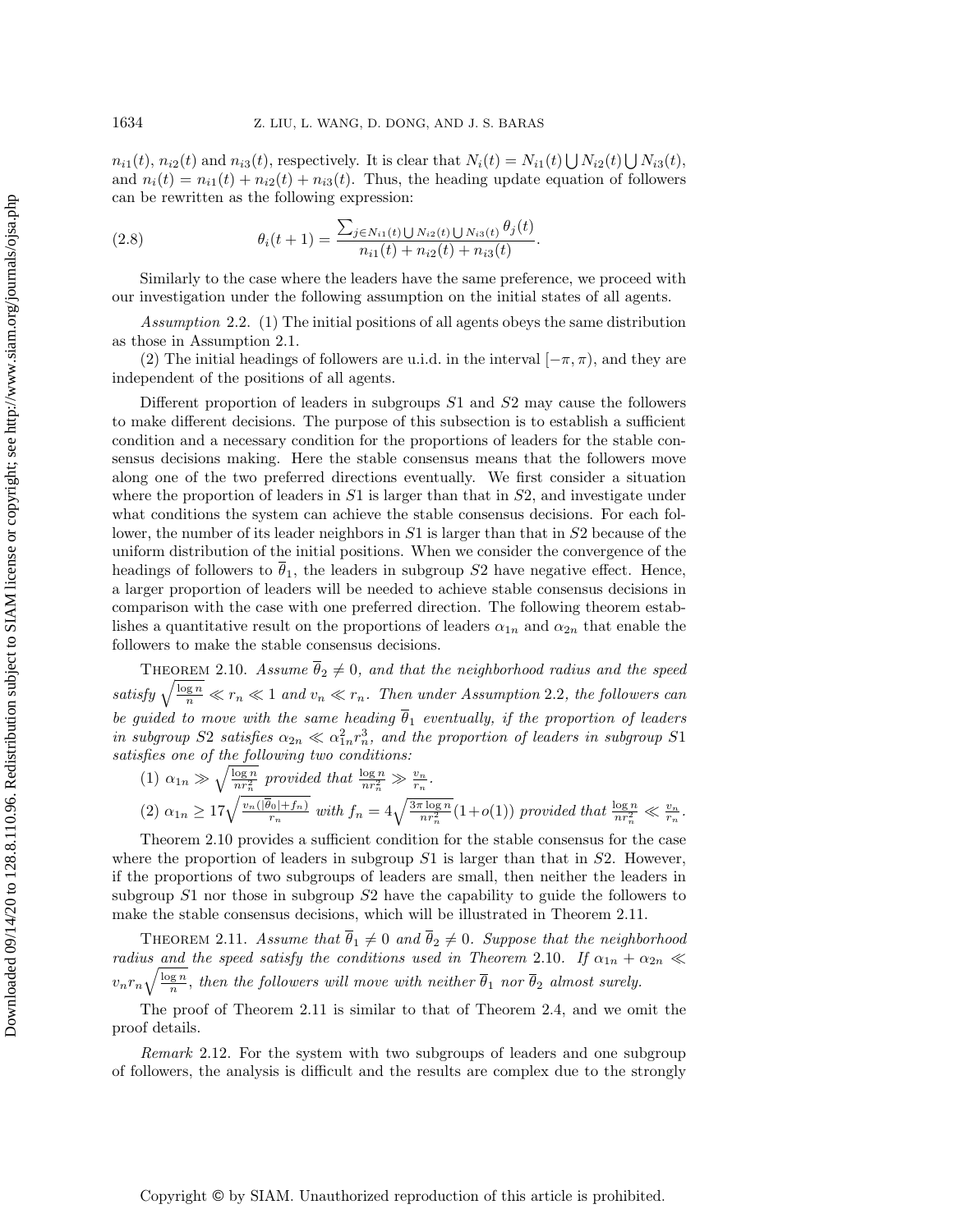<span id="page-9-2"></span>

Fig. 2. The headings of all agents for the system in Example [2.1](#page-9-1).

coupled relationship between positions and headings of all agents and the influence of the two subgroups of leaders to followers. Besides the two cases studied in this paper, there are other possibilities for the behavior of the system, such as some followers follow  $\overline \theta_1$  and others follow  $\overline \theta_2$ . We illustrate this point by a simulation example.

<span id="page-9-1"></span>Example 2.1. Consider a system composed of 50 followers and 20 leaders in subgroup S1 and 20 leaders in subgroup S2 whose initial states are distributed according to Assumption [2.2,](#page-8-0) the model parameters are taken as  $r = 0.2$  and  $v = 0.01$ . The headings of the two subgroups of leaders are taken as  $\overline{\theta}_1 = \frac{\pi}{4}$ ,  $\overline{\theta}_2 = -\frac{\pi}{4}$ . By Figure [2,](#page-9-2) it is clear that some followers track the desired heading  $\overline{\theta}_1$  and others track  $\overline{\theta}_2$ .

<span id="page-9-0"></span>**3. Proof of Theorems [2.4](#page-5-2) and [2.7.](#page-6-0)** Under Assumption [2.1,](#page-5-1) we can obtain the estimation for the initial leader degree and follower degree and the properties of headings at  $t = 1$  (see Appendix [A\)](#page-20-1), which will be used to prove Theorems [2.4](#page-5-2) and [2.7.](#page-6-0)

From Lemma [A.4](#page-21-0) in Appendix [A,](#page-20-1) the headings of followers at time  $t = 1$  belong to the interval  $[-L_n, L_n]$  with  $L_n = 4\sqrt{\frac{3\pi \log n}{nr_n^2}}(1 + o(1)) = o(1)$ . It is clear that there is a difference between  $\theta_i(1)$   $(i \in V_2)$  and the preferred direction  $\overline{\theta}_0$   $(\overline{\theta}_0 \neq 0)$ . In order to prove Theorem [2.4,](#page-5-2) we first show that if the proportion of leaders satisfies the conditions in Theorem [2.4,](#page-5-2) then the followers cannot be guided to the preferred heading  $\overline{\theta}_0$  even after a long time period.

<span id="page-9-3"></span> $\sqrt{\log n/n} \ll r_n \ll 1$  and  $v_n \ll r_n$ . If the proportion of leaders satisfies the condition Lemma 3.1. Suppose that the neighborhood radius and the moving speed satisfy  $\alpha_n \ll v_n r_n \sqrt{\frac{\log n}{n}}$ , then for  $0 \leq t \leq t^* + 1$  with  $t^* = \lceil \frac{1+2v_n+r_n}{v_n(1-\cos\omega\theta)} \rceil$  $\frac{1+2v_n+r_n}{v_n(1-\cos \omega \overline{\theta}_0)}$ , the headings of followers satisfy

$$
\max_{n_1+1\leq i\leq n}|\theta_i(t)|=O\left(\sqrt{\log n/nr_n^2}\right).
$$

*Proof.* Without loss of generality we assume  $\overline{\theta}_0 > 0$ . By [\(2.3\)](#page-4-0), the headings of followers are updated according to the headings of their neighbors, where the neighbors are defined via the positions of all agents. In order to investigate the property of the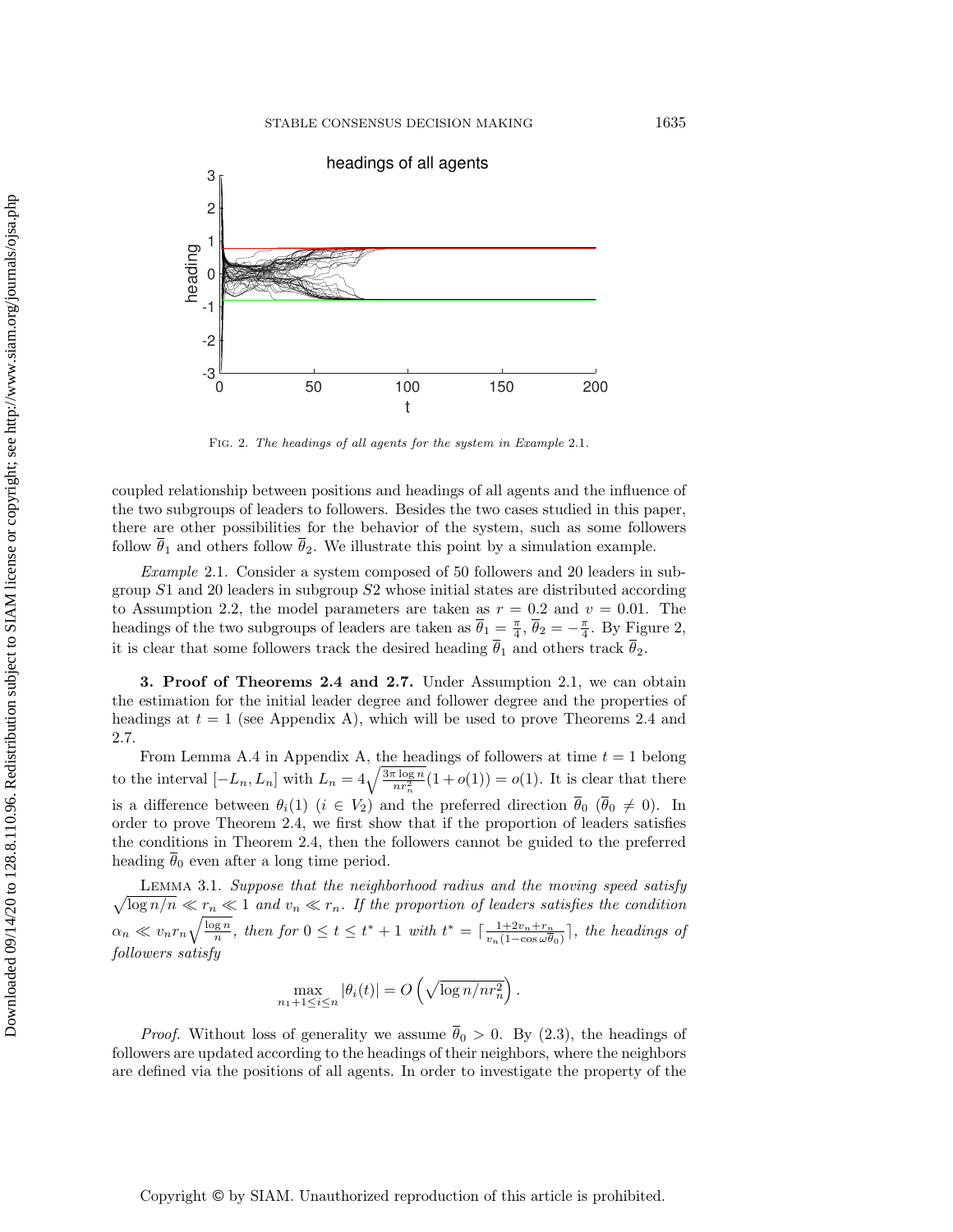headings of followers, we first prove that for  $0 \leq t \leq t^*$ , the distance between any two followers  $i$  and  $j$  satisfies

<span id="page-10-0"></span>(3.1) 
$$
|d_{ij}(t) - d_{ij}(0)| \le \frac{1}{32}r_n.
$$

It is clear that [\(3.1\)](#page-10-0) holds for  $t = 0$ . We assume that it holds for  $0 \leq s \leq t \leq t^* - 1$ . If the distance between two followers i and j at the initial time satisfies  $d_{ij}(0)$  <  $(1 - \frac{1}{32})r_n$ , then at time s we have  $d_{ij}(s) \leq d_{ij}(0) + |d_{ij}(s) - d_{ij}(0)| < r_n$ , and if  $d_{ij}(0) > (1 + \frac{1}{32})r_n$ , then  $d_{ij}(s) \geq d_{ij}(0) - |d_{ij}(s) - d_{ij}(0)| \geq r_n$ . Thus, for a follower  $i \ (i \in V_2)$ , the change of its follower neighbors at time s in comparison with those at the initial time is included in the set  $R_i = \{ j \in V_2 : \frac{31}{32} r_n \leq d_{ij} (0) \leq \frac{33}{32} r_n \}.$  The cardinality of the set  $R_i$  is denoted as  $r_i$  which is bounded by  $r_{\text{max}} \triangleq \max_{i \in V_2} r_i \leq$  $\frac{1}{8}n\pi r_n^2(1 + o(1))$ ; see Lemma 11 in [\[36\]](#page-25-8). Thus, for each follower agent  $i$   $(i \in V_2)$ , the number of its follower neighbors at time s satisfies  $\max_{i \in V_2} |n_{i2}(s) - n_{i2}(0)| \leq r_{\text{max}}$ , i.e.,  $\min_{i\in V} n_{i2}(0) - r_{\max} \leq n_{i2}(s) \leq \max_{i\in V} n_{i2}(0) + r_{\max}$ . Moreover, by Corollary [A.2,](#page-20-2) we have

<span id="page-10-2"></span>(3.2) 
$$
\frac{1}{8}n\pi r_n^2(1+o(1)) \le n_{i2}(s) \le \frac{9}{8}n\pi r_n^2(1+o(1)).
$$

Using Lemma [A.4](#page-21-0) and the heading update equations [\(2.2\)](#page-3-1) and [\(2.3\)](#page-4-0), we see that the headings of leaders satisfy  $\max_{i \in V_1} |\theta_i(s)| \leq \overline{\theta}_0$ . Hence, by [\(2.3\)](#page-4-0), the headings of followers satisfy

<span id="page-10-1"></span>
$$
\max_{i \in V_2} |\theta_i(s+1)| = \max_{i \in V_2} \left| \frac{\sum_{j \in N_{i1}(s)} \theta_j(s) + \sum_{j \in N_{i2}(s)} \theta_j(s)}{n_{i1}(s) + n_{i2}(s)} \right|
$$
  
\n
$$
\leq \max_{i \in V_2} \left( \frac{n_{i1}(s)\overline{\theta}_0 + n_{i2}(s) \max_{i \in V_2} |\theta_i(s)|}{n_{i1}(s) + n_{i2}(s)} \right)
$$
  
\n(3.3)  
\n
$$
\leq \max_{i \in V_2} \frac{n_1 \overline{\theta}_0}{n_1 + n_{i2}(s)} + \max_{i \in V_2} \frac{n_{i2}(s) \max_{i \in V_2} |\theta_i(s)|}{n_1 + n_{i2}(s)},
$$

where  $\frac{n_{i1}(s)\theta_0+n_{i2}(s) \max_{i\in V_2} |\theta_i(s)|}{n_{i2}(s)+n_{i2}(s)}$  $\frac{n_{i1}(s) \max_{i \in V_2} |v_i(s)|}{n_{i1}(s) + n_{i2}(s)}$  is monotonically increasing with  $n_{i1}(s)$  due to the inequality  $\max_{i \in V_2} |\theta_i(s)| \leq \theta_0$ .

Set  $\gamma(s) = \max_{i \in V_2} \frac{n_1}{n_1 + n_{i2}(s)}$  and  $\beta(s) = \max_{i \in V_2} \frac{n_{i2}(s)}{n_1 + n_{i2}(s)}$  $\frac{n_{i2}(s)}{n_1+n_{i2}(s)}$ . Then by [\(3.3\)](#page-10-1), we have

<span id="page-10-3"></span>
$$
\max_{i \in V_2} |\theta_i(s+1)| \leq \gamma(s)\overline{\theta}_0 + \beta(s) \max_{i \in V_2} |\theta_i(s)|
$$
  
\n
$$
\leq \prod_{k=1}^s \beta(k) \max_{i \in V_2} |\theta_i(1)| + \sum_{k=1}^s \Big( \prod_{l=k+1}^s \beta(l) \cdot \gamma(k)\overline{\theta}_0 \Big)
$$
  
\n(3.4)  
\n
$$
\leq 4\sqrt{\frac{3\pi \log n}{nr_n^2}} (1+o(1)) + \sum_{k=1}^s \Big( \prod_{l=k+1}^s \beta(l) \cdot \gamma(k)\overline{\theta}_0 \Big).
$$

Denote  $n_{\max}(k) = \max_{i\in V_2} n_{i2}(k), n_{\min}(k) = \min_{i\in V_2} n_{i2}(k)$ . By [\(2.7\)](#page-5-3), [\(3.2\)](#page-10-2), and

## Copyright © by SIAM. Unauthorized reproduction of this article is prohibited.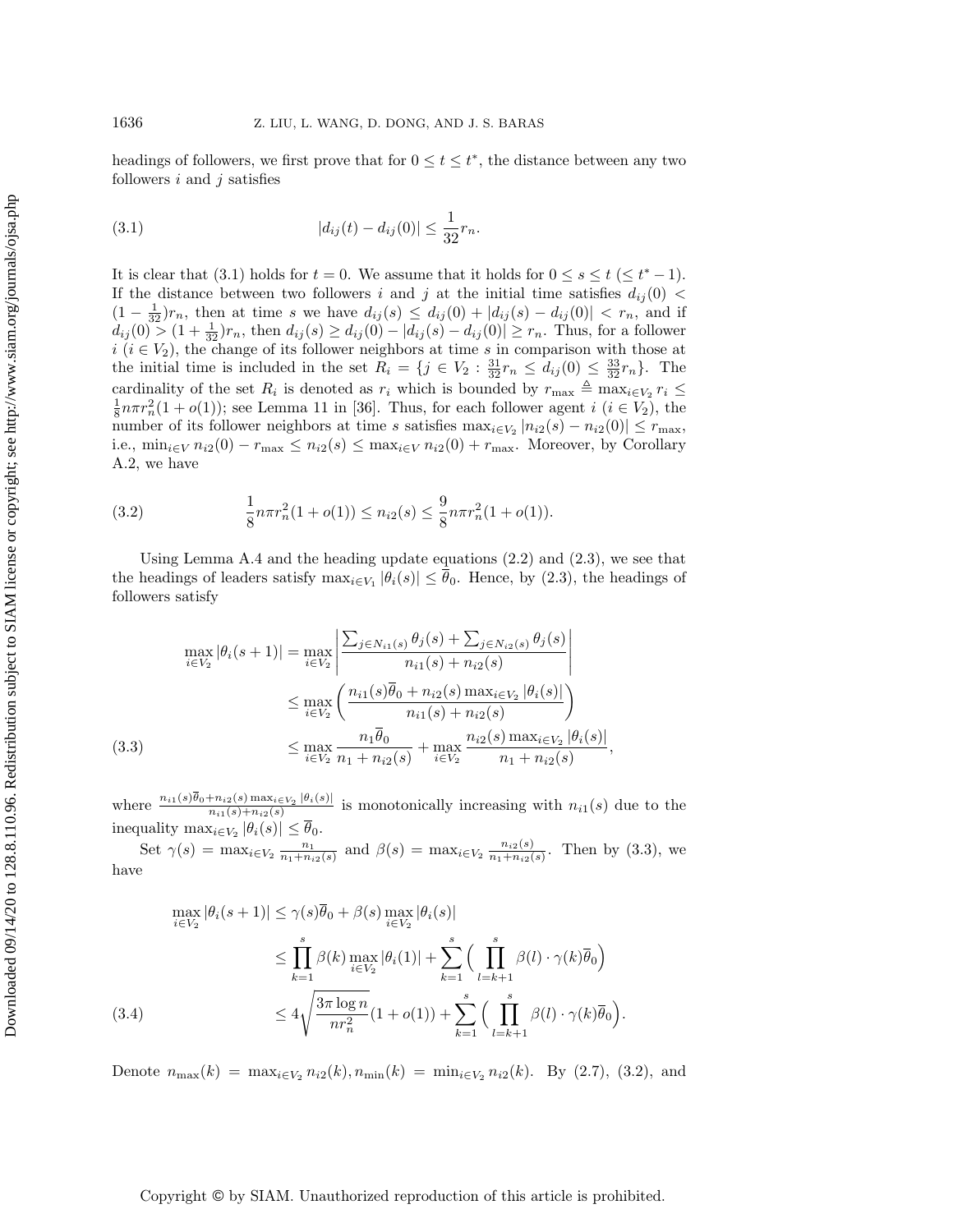Corollary [A.2,](#page-20-2) we have

<span id="page-11-0"></span>
$$
\sum_{k=1}^{s} \Big( \prod_{l=k+1}^{s} \beta(l) \cdot \gamma(k) \Big) = \sum_{k=1}^{s} \left[ \prod_{l=k+1}^{s} \max_{i \in V_2} \frac{n_{i2}(l)}{n_1 + n_{i2}(l)} \cdot \max_{i \in V_2} \frac{n_1}{n_1 + n_{i2}(k)} \right]
$$
  
\n
$$
\leq \sum_{k=1}^{s} \left[ \prod_{l=k+1}^{s} \left( 1 - \frac{n_1}{n_1 + n_{\max}(l)} \right) \cdot \frac{n_1}{n_1 + n_{\min}(k)} \right]
$$
  
\n
$$
\leq \frac{n_1}{n_{\min}(0) - r_{\max} + n_1} \sum_{k=1}^{s} \left( \frac{n_{\max}(0) + r_{\max}}{n_{\max}(0) + r_{\max} + n_1} \right)^{s-k}
$$
  
\n
$$
\leq \frac{n_{\max}(0) + r_{\max} + n_1}{n_{\min}(0) - r_{\max} + n_1} \left[ 1 - \left( \frac{n_{\max}(0) + r_{\max}}{n_{\max}(0) + r_{\max} + n_1} \right)^s \right]
$$
  
\n(3.5) 
$$
\leq 10 \left[ 1 - \left( 1 - \frac{8n_1(1 + o(1))}{9n\pi r_n^2} \right)^{t^*} \right].
$$

Set  $\zeta_n = \frac{8n_1}{9n\pi r_n^2} (1 + o(1))$ . Using  $\alpha_n \ll v_n r_n \sqrt{\frac{\log n}{n}}$ , we have

<span id="page-11-1"></span>
$$
t^*\zeta_n = \frac{1+2v_n + r_n}{v_n(1-\cos\omega\overline{\theta}_0)} \frac{8\alpha_n}{9\pi r_n^2} (1+o(1)) = o(\sqrt{\log n/(nr_n^2)}).
$$

Thus,

(3.6) 
$$
(1 - \zeta_n)^{t^*} = 1 - t^* \zeta_n + O\left((t^* \zeta_n)^2\right) = 1 - t^* \zeta_n (1 + o(1)).
$$

Substituting  $(3.5)$  and  $(3.6)$  into  $(3.4)$ , we have

<span id="page-11-2"></span>(3.7) 
$$
\max_{i \in V_2} |\theta_i(s+1)| \le 4\sqrt{\frac{3\pi \log n}{nr_n^2}} (1 + o(1)) + 10t^* \zeta_n \overline{\theta}_0 (1 + o(1))
$$

$$
= 4\sqrt{\frac{3\pi \log n}{nr_n^2}} (1 + o(1)).
$$

By  $(2.1)$ , the distance between any two followers i and j satisfies the following inequality for  $t \leq t^*$ :

$$
|d_{ij}(t+1) - d_{ij}(0)| \le \sum_{s=0}^t \left| \|X_i(s+1) - X_j(s+1)\| - \|X_i(s) - X_j(s)\| \right|
$$
  

$$
\le 2v_n + v_n \sum_{s=1}^t \max_{i,j \in V_2} |\theta_i(s) - \theta_j(s)| \le 2v_n + 2v_n \sum_{s=1}^t \max_{i \in V_2} |\theta_i(s)|
$$
  

$$
\le 2v_n + 8v_n t^* \sqrt{\frac{3\pi \log n}{nr_n^2}} (1 + o(1))
$$
  
(3.8)  $\le \frac{1}{32}r_n$ .

Similarly to the analysis of [\(3.7\)](#page-11-2), we can deduce the result of the lemma for  $t \leq t^*$ .

*Proof of Theorem* [2.4](#page-5-2). Using Lemma [A.4,](#page-21-0) the heading of the leader  $i$  ( $i \in V_1$ ) satisfies  $\theta_i(1) \geq \omega \overline{\theta}_0 - (1 - w)L_n > 0$ , and the heading of the follower  $i$  ( $i \in V_2$ )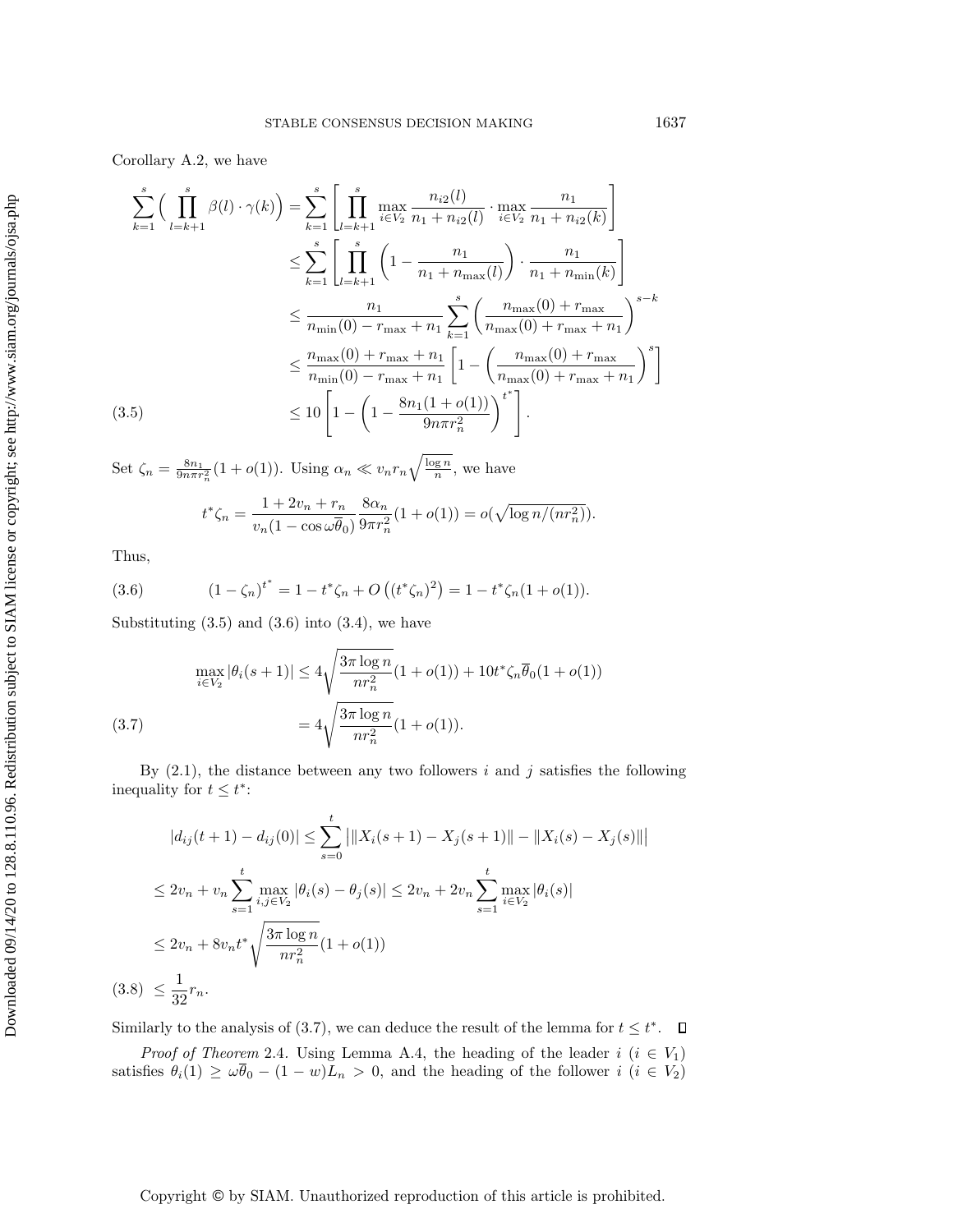satisfies  $\theta_i(1) \geq -L_n$ , where  $L_n = 4\sqrt{\frac{3\pi \log n}{nr_n^2}} (1 + o(1)) = o(1)$  for large n. By [\(2.2\)](#page-3-1) and [\(2.3\)](#page-4-0), we have for  $i \ (i \in V)$  and  $t \geq 1, \ \theta_i(t) \geq \min_{i \in V} \theta_i(1) \geq -L_n$ . Hence, the heading of the leader  $i$   $(i \in V_1)$  satisfies

(3.9) 
$$
\theta_i(t) \geq \omega \overline{\theta}_0 - (1 - \omega)L_n,
$$

while by Lemma [3.1,](#page-9-3) the heading of the follower  $i \ (i \in V_2)$  satisfies  $\max_{i \in V_2} |\theta_i(t)| =$  $O(\sqrt{\frac{\log n}{nr_n^2}}) = o(1)$  for  $1 \leq t \leq t^* + 1$ .

Using the position update [\(2.1\)](#page-3-2), we have for  $i$   $(i \in V )$ 

$$
\begin{cases}\n x_i(t+1) = x_i(0) + v_n \sum_{s=0}^t \cos \theta_i(s), \\
y_i(t+1) = y_i(0) + v_n \sum_{s=0}^t \sin \theta_i(s).\n\end{cases}
$$

Thus, for a leader  $i$   $(i \in V_1)$  and a follower  $j$   $(j \in V_2)$ 

<span id="page-12-0"></span>
$$
d_{ij}(t^{*} + 1) \ge |x_{j}(t^{*} + 1) - x_{i}(t^{*} + 1)|
$$
  
\n
$$
= |(x_{j}(0) - x_{i}(0)) + v_{n} \sum_{s=0}^{t^{*}} (\cos \theta_{j}(s) - \cos \theta_{i}(s))|
$$
  
\n
$$
\ge v_{n} \Big| \sum_{s=1}^{t^{*}} (\cos \theta_{j}(s) - \cos \theta_{i}(s)) - 2v_{n} - |(x_{i}(0) - x_{j}(0))|
$$
  
\n
$$
\ge v_{n} t^{*} (1 - \cos \omega \overline{\theta}_{0}) (1 + o(1)) - 2v_{n} - 1
$$
  
\n
$$
> r_{n}.
$$

 $(3.10)$ 

By [\(3.10\)](#page-12-0), it is clear that the distance between any leader  $i$  ( $i \in V_1$ ) and follower  $j \ (j \in V_2)$  at time  $t^* + 1$  is larger than the predefined interaction radius  $r_n$ . Thus, the leaders will have no follower neighbors, and the followers will have no leader neighbors. Hence, the followers will not be affected by the reference signal  $\overline{\theta}_0$ . By Lemma [3.1](#page-9-3) and the heading update equation [\(2.3\)](#page-4-0), the headings of followers satisfy

<span id="page-12-1"></span>(3.11) 
$$
\max_{i \in V_2} |\theta_i(t^* + 1)| = O(\sqrt{\log n/(nr_n^2)}).
$$

Repeating the above process, it can be concluded that [\(3.10\)](#page-12-0) and [\(3.11\)](#page-12-1) hold for all  $t \geq t^* + 1$ , which means that the followers will not move with  $\overline{\theta}_0$  eventually.  $\Box$ 

Now, we move on to the proof of Theorem [2.7.](#page-6-0) Denote  $\varepsilon_i(t) = \theta_i(t) - \overline{\theta}_0$ . In the investigation of the stable consensus decision making, what is important is the convergence of  $\varepsilon_i(t)$ . We first provide a preliminary result for the convergence of  $\varepsilon_i(t)$ in the following lemma.

<span id="page-12-2"></span>LEMMA 3.2 (see [\[40\]](#page-25-12)). If there exist positive constants A and  $\epsilon$ , such that the following inequalities hold,

(3.12) 
$$
\max_{i\in V_1} |\varepsilon_i(1)| \le (1-\omega)A, \quad \max_{i\in V_2} |\varepsilon_i(1)| \le A,
$$

(3.13) 
$$
\max_{i \in V} |\alpha_i(t) - \alpha_i(0)| \le \epsilon, \quad \forall t \ge 1,
$$

where  $\alpha_i(t) = \frac{n_{i1}(t)}{n_{i1}(t)+n_{i2}(t)}$ , then we have for  $t \geq 0$ ,

$$
\max_{i \in V_1} |\varepsilon_i(t+1)| \le (1-\omega)\gamma^t A, \quad \max_{i \in V_2} |\varepsilon_i(t+1)| \le \gamma^t A,
$$

where  $\gamma = \max_{i \in V} (1 - (\alpha_i(0) - \epsilon) \omega ).$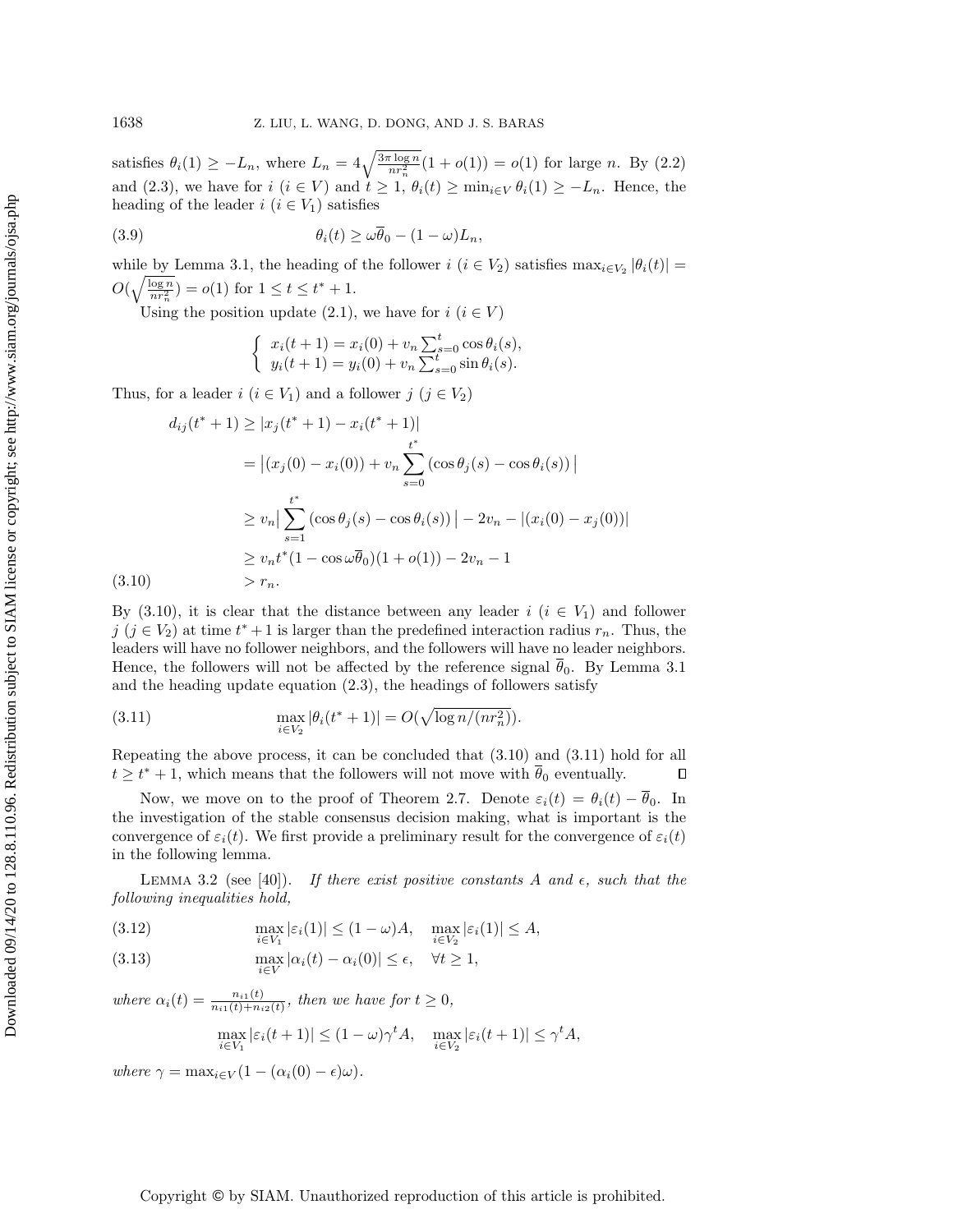The proof of Lemma [3.2](#page-12-2) can be referred to [\[40\]](#page-25-12), and we omit it to save space. From Lemma [3.2,](#page-12-2) if  $1 - (\alpha_i(0) - \epsilon) \omega < 1$ , then the convergence of  $\max_{i \in V} |\varepsilon_i(t + 1)|$ can be achieved. The key point in the proof of Theorem [2.7](#page-6-0) is to estimate the upper bound of  $\max_{i \in V} | \alpha_i(t) - \alpha_i(0)|$ .

<span id="page-13-0"></span>*Proof of Theorem* [2.7](#page-6-0). We prove for any agent  $i \ (i \in V )$ 

(3.14) 
$$
\max_{i \in V} |\alpha_i(s) - \alpha_i(0)| < \frac{\alpha_n}{2},
$$

where  $\alpha_i(t)$  is defined in Lemma [3.2.](#page-12-2) It is clear that the inequality [\(3.14\)](#page-13-0) holds for  $s = 0$ . We assume that [\(3.14\)](#page-13-0) holds for  $0 \leq s \leq t$ , and prove the inequality for  $t + 1$ by mathematical induction.

Using Lemma [A.4](#page-21-0) in Appendix [A,](#page-20-1) the headings of leaders and followers at  $t = 1$ satisfy  $\max_{i \in V_1} |\varepsilon_i(1)| \leq (1 - \omega)(\overline{\theta}_0 + L_n)$  and  $\max_{i \in V_2} |\varepsilon_i(1)| \leq (\overline{\theta}_0 + L_n)$ , where  $L_n = 4\sqrt{\frac{3\pi \log n}{nr_n^2}} (1 + o(1)).$  Using Lemma [3.2,](#page-12-2) we have for  $0 \leq s \leq t$ 

<span id="page-13-1"></span>(3.15) 
$$
\max_{i\in V_1} |\varepsilon_i(s+1)| \le (1-\omega) \left(1-\frac{\omega\alpha_n}{2}(1+o(1))\right)^s |(\overline{\theta}_0|+L_n),
$$

(3.16) 
$$
\max_{i\in V_2} |\varepsilon_i(s+1)| \le \left(1 - \frac{\omega\alpha_n}{2}(1+o(1))\right)^s |(\overline{\theta}_0|+L_n).
$$

By [\(3.15\)](#page-13-1) and [\(3.16\)](#page-13-1), the distance between agents i and j  $(i, j \in V )$  satisfies

<span id="page-13-2"></span>(3.17) 
$$
|d_{ij}(t+1) - d_{ij}(0)| \le 2v_n + 2v_n \sum_{s=1}^t \max_{i \in V} |\varepsilon_i(s)|
$$

$$
\le 2v_n + \frac{4v_n}{\omega \alpha_n} (|\overline{\theta}_0| + L_n) \le \frac{r_n}{512},
$$

where the condition  $\alpha_n \geq \frac{2049v_n(|\theta_0| + L_n)}{\omega r_n}$  $\frac{\omega r_n}{\omega r_n}$  is used in the last inequality.

By [\(3.17\)](#page-13-2), the change of leader neighbors and the change of follower neighbors of the agent *i* are characterized by  $R_{i1} = \{ j \in V_1 : (1 - \frac{1}{512})r_n \leq d_{ij}(0) \leq (1 + \frac{1}{512})r_n \}$ and  $R_{i2} = \{ j \in V_2 : (1 - \frac{1}{512})r_n \leq d_{ij} (0) \leq (1 + \frac{1}{512})r_n \}$ , respectively. The cardinalities of the sets  $R_{i1}$  and  $R_{i2}$  are denoted as  $r_{i1}$  and  $r_{i2}$ . Using the condition  $\alpha_n \gg \frac{\log n}{nr_n^2}$ , we have  $\max_{i\in V} r_{i1} \leq \frac{1}{128}n\alpha_n\pi r_n^2(1 + o(1))$  and  $\max_{i\in V} r_{i2} \leq \frac{1}{128}n\pi r_n^2(1 + o(1))$ ; see Lemma 11 in [\[36\]](#page-25-8). Thus, the leader degree and follower degree of the agents satisfy  $|n_{i1}(t + 1) - n_{i1}(0)| \leq \max_{i \in V} r_{i1}$  and  $| n_{i2}(t + 1) - n_{i2}(0)| \leq \max_{i \in V} r_{i2}$ . By Lemma [A.2,](#page-20-2) we have

$$
\max_{i \in V} |\alpha_i(t+1) - \alpha_i(0)| = \max_{i \in V} \left| \frac{n_{i1}(t+1)}{n_{i1}(t+1) + n_{i2}(t+1)} - \frac{n_{i1}(0)}{n_{i1}(0) + n_{i2}(0)} \right|
$$
  
\n
$$
\leq \frac{\left( \max_{i \in V} n_{i1}(0)r_{i2} + \max_{i \in V} n_{i2}(0)r_{i1} \right)}{\min_{i \in V} \{(n_{i1}(t+1) + n_{i2}(t+1))(n_{i1}(0) + n_{i2}(0))\}}
$$
  
\n
$$
\leq \frac{\frac{1}{64}\alpha_n (n\pi r_n^2)^2}{\frac{n\pi r_n^2}{16}(1 - \frac{1}{32})n\pi r_n^2} (1 + o(1)) \leq \frac{8}{31}\alpha_n (1 + o(1)) < \frac{\alpha_n}{2}.
$$

By mathematical induction it is clear that [\(3.14\)](#page-13-0) holds almost surely for all  $t \geq 0$ .

#### Copyright © by SIAM. Unauthorized reproduction of this article is prohibited.

 $\vert$  $\vert$  $\vert$  $\vert$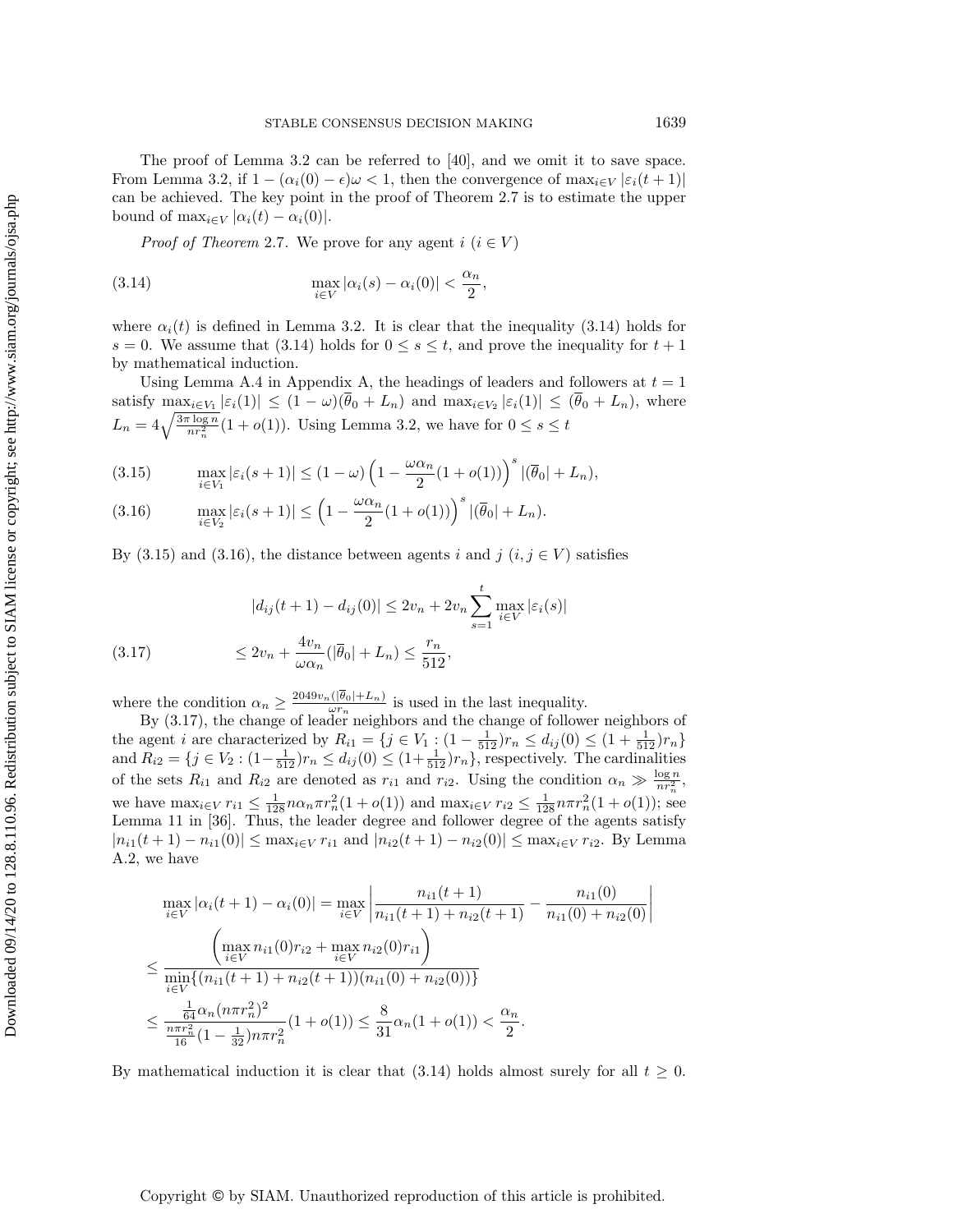Downloaded 09/14/20 to 128.8.110.96. Redistribution subject to SIAM license or copyright; see http://www.siam.org/journals/ojsa.php Downloaded 09/14/20 to 128.8.110.96. Redistribution subject to SIAM license or copyright; see http://www.siam.org/journals/ojsa.php Using Lemmas [3.2](#page-12-2) and [A.4,](#page-21-0) we have

$$
\max_{i \in V} |\varepsilon_i(t)| \to 0 \quad \text{as } t \to \infty.
$$

This completes the proof of Theorem [2.7.](#page-6-0)

<span id="page-14-0"></span>4. Proof of Theorem [2.10.](#page-8-1) Denote  $\tilde \theta_i(t) = \theta_i(t) - \overline \theta_1$  as the maximum dissimilarity between the heading of the follower  $i$  ( $i \in V_3$ ) and the preferred direction  $\overline \theta_1$ of the subgroup S1. We aim to prove that  $\theta_i(t) \rightarrow 0$  as  $t \rightarrow \infty$ . In the convergence analysis of  $\theta_i(t)$ , the influence of leaders in subgroup S2 is negative, and we take the effect of the preferred direction of leaders in subgroup S2 as noise. We investigate the evolution of the system from the worst case in the sense that all leaders in subgroup S2 fall into the neighborhood of each follower. We show that even if for the worst case, there still exists a time instant  $T^*$  such that the headings of the followers at time  $t$   $(t \geq T^*)$  fall in the open ball centered at  $\overline{\theta}_1$  with radius  $\frac{\theta_1 - \theta_2}{4}$ . That is, the headings of the followers will approach to the preferred heading  $\overline{\theta}_1$ . In order to make our idea clearly, we first consider the situation where the neighbor graphs keep unchanged.

<span id="page-14-2"></span>LEMMA 4.1. Assume that  $\overline{\theta}_2 \neq 0$ , and the neighbor graphs keep unchanged. Suppose that the neighborhood radius and the moving speed satisfy  $\sqrt{\frac{\log n}{n}} \ll r_n \ll 1$  and  $v_n \ll r_n$ . If the proportion of leaders in subgroups S1 and S2 satisfy the conditions in Theorem [2.10](#page-8-1), then there exists  $T^*$ , such that the headings of followers have the following tracking property for  $t > T^*$ :

$$
\max_{i \in V_3} |\widetilde{\theta}_i(t+1)| \le \frac{|\overline{\theta}_1 - \overline{\theta}_2|}{4}.
$$

Proof. Since the neighbor graphs keep unchanged, the degrees of followers are constant and equal to their initial degrees. For simplicity of expression, we denote  $n_{i1}(t)$ ,  $n_{i2}(t)$  and  $n_{i3}(t)$  as  $n_{i1}$ ,  $n_{i2}$ , and  $n_{i3}$ , respectively, and denote  $\mathcal{N}_{i3}(t)$  as  $\mathcal{N}_{i3}$ , and  $n_i = n_{i1} + n_{i2} + n_{i3}$ . By the heading update equation [\(2.8\)](#page-8-3), the headings of followers satisfy

<span id="page-14-1"></span>
$$
\max_{i \in V_3} |\widetilde{\theta}_i(t+1)| = \max_{i \in V_3} \left| \frac{n_{i2}(\overline{\theta}_2 - \overline{\theta}_1) + \sum_{j \in \mathcal{N}_{i3}} (\theta_j(t) - \overline{\theta}_1)}{n_i} \right|
$$
  
\n
$$
\leq \max_{i \in V_3} \frac{n_{i3}}{n_i} \max_{i \in V_3} |\widetilde{\theta}_i(t)| + \max_{i \in V_3} \frac{n_{i2}|\overline{\theta}_2 - \overline{\theta}_1|}{n_i}
$$
  
\n
$$
\stackrel{\triangle}{=} \mu_n \max_{i \in V_3} |\widetilde{\theta}_i(t)| + \nu_n \leq \mu_n^t \max_{i \in V_3} |\widetilde{\theta}_i(1)| + (1 + \mu_n + \mu_n^2 + \cdots + \mu_n^{t-1})\nu_n
$$
  
\n(4.1) 
$$
\leq \mu_n^t \max_{i \in V_3} |\widetilde{\theta}_i(1)| + \frac{1}{1 - \mu_n} \nu_n,
$$

where  $\mu_n = \max_{i \in V_3} \frac{n_{i3}}{n_i}$ , and  $\nu_n = \max_{i \in V_3} \frac{n_{i2}}{n_i} |\overline{\theta}_2 - \overline{\theta}_1|$ .

Now, we estimate  $\mu_n$  and  $\nu_n$ . First, we need to calculate  $n_{i3}$  and  $n_i$ . By Lemma [B.1](#page-22-0) and Remark [B.2](#page-23-0) in Appendix [B,](#page-22-1) we have for the agent  $i$  ( $i \in V_3$ ),  $n_{i3} \leq$ 

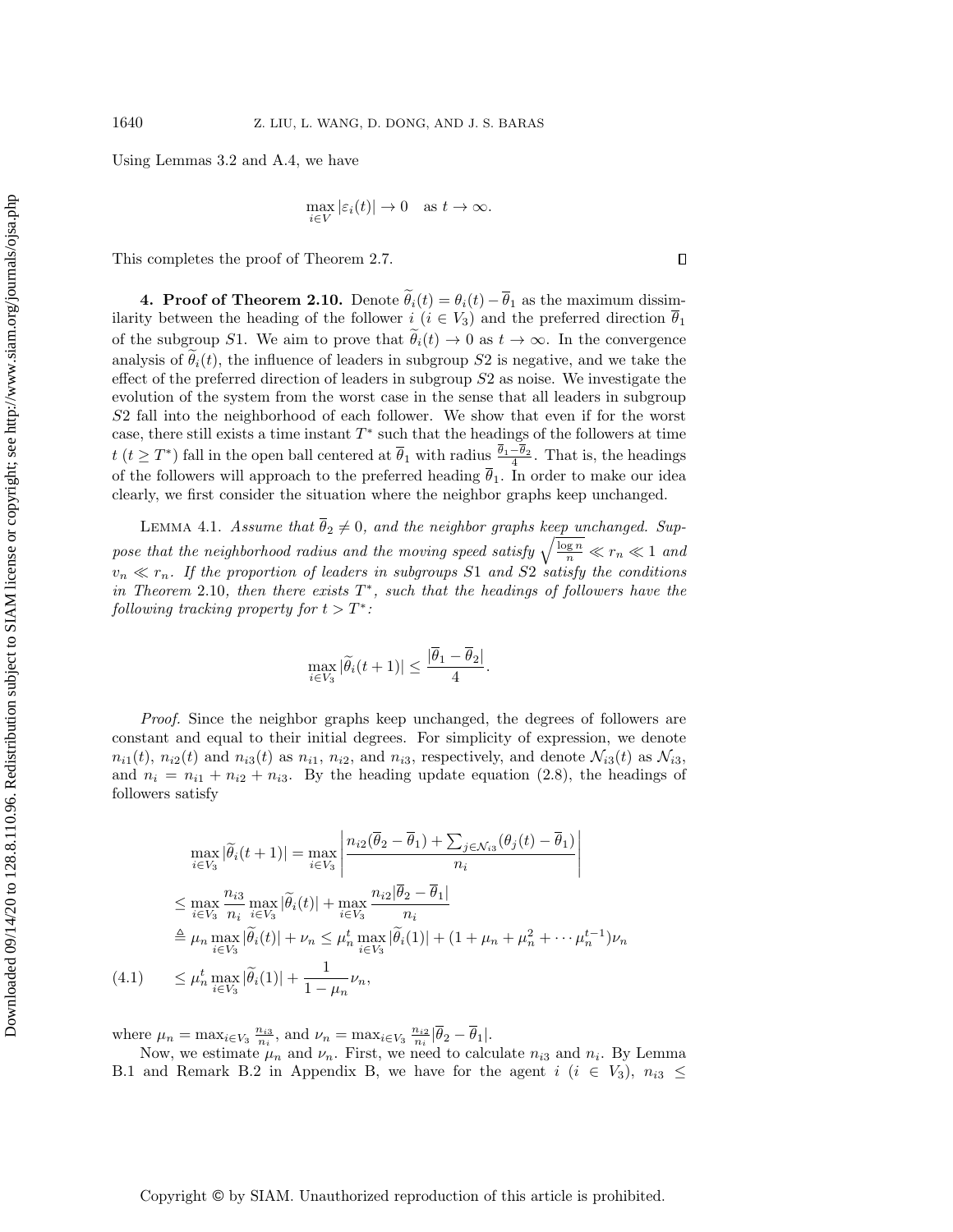$n(1 - \alpha_{1n} - \alpha_{2n})A_i + C_3\sqrt{n\pi r_n^2 \log n} = nA_i(1 - \alpha_{1n} - \alpha_{2n} + \frac{C_3\sqrt{\pi r_n^2 \log n}}{A_i\sqrt{n}})$  $\frac{\sqrt{n} \cdot n \log n}{A_i \sqrt{n}}$ , where  $C_3$  is a positive constant independent of n, and  $\frac{1}{4}\pi r_n^2 \leq A_i \leq \pi r_n^2$ . By the condition  $\alpha_{1n} \gg \sqrt{\frac{\log n}{nr_n^2}}$ , we have  $\frac{C_3\sqrt{\pi r_n^2 \log n}}{A_i\sqrt{n}}$  $\frac{\sqrt{\pi r_n^2 \log n}}{A_i \sqrt{n}} \leq 4C_3 \sqrt{\frac{\log n}{n \pi r_n^2}} = o(\alpha_{1n}).$  Thus,  $n_{i3}(0) \leq$  $n(1 - \alpha_{1n}(1 + o(1)))A_i$ . For the total number of neighbors  $n_i(0)$ , by Lemma [B.1,](#page-22-0) we have  $n_i(0) \geq nA_i - C_1 \sqrt{n\pi r_n^2 \log n} = nA_i(1 - \frac{C_1 \sqrt{\pi r_n^2 \log n}}{A_i \sqrt{n}})$  $\frac{\sum_{i=1}^{n} \log n}{A_i \sqrt{n}}$  =  $nA_i(1 + o(\alpha_{1n})) \geq$  $\frac{n\pi r_n^2}{4}(1 + o(\alpha_{1n}))$ . By the above analysis, we have

$$
\mu_n = \max_{i \in V_3} \frac{n_{i3}}{n_i} \le \max_{i \in V_3} \frac{n(1 - \alpha_{1n}(1 + o(1)))A_i}{nA_i(1 + o(\alpha_{1n}))} = 1 - \alpha_{1n}(1 + o(1)),
$$
  

$$
\nu_n = \max_{i \in V_3} \frac{n_{i2}}{n_i} |\overline{\theta}_2 - \overline{\theta}_1| \le \frac{4\alpha_{2n}}{\pi r_n^2} |\overline{\theta}_2 - \overline{\theta}_1|(1 + o(1)).
$$

Substituting the above two inequalities into  $(4.1)$ , we obtain

$$
\max_{i \in V_3} |\tilde{\theta}_i(t+1)| \le (1 - \alpha_{1n}(1 + o(1)))^t (\overline{\theta}_1 + f_n) + \frac{4\alpha_{2n}}{\alpha_{1n}\pi r_n^2} |\overline{\theta}_1 - \overline{\theta}_2|(1 + o(1))
$$
  

$$
\le (1 - \alpha_{1n}(1 + o(1)))^t (|\overline{\theta}_1| + f_n) + \frac{1}{6}|\overline{\theta}_1 - \overline{\theta}_2|.
$$

Taking

$$
T^* = \max\Big\{1, \Big\lceil \log \frac{\frac{1}{12}|\overline{\theta}_1| - \overline{\theta}_2|}{\overline{\theta}_1 + f_n} \cdot \frac{1}{\log(1 - \alpha_{1n}(1 + o(1)))} \Big\rceil \Big\},\
$$

we have for  $t \geq T^*$ ,  $\max_{i \in V_3} |\widetilde{\theta}_i(t + 1)| \leq \frac{|\theta_1 - \theta_2|}{4}$ .

When the neighbor graphs keep unchanged, we have shown that the leaders in subgroup S1 can guide the headings of followers close to the preferred heading. For the system under consideration, the neighbor graphs are determined by the positions of all agents, and they may change dynamically with time. In the following, we show that a similar result to that of Lemma [4.1](#page-14-2) still holds for the dynamical neighbors graphs.

A clue from Lemma [4.1](#page-14-2) is that each follower is required to have enough leader neighbors in subgroup S1 to guide the followers to approach the preferred direction  $\theta_1$ , because a too small number of leader neighbors in S1 does not have the ability to overcome the "interference" of leaders in  $S2$ . In Lemma [4.1,](#page-14-2) the number of the initial leader neighbors in subgroup  $S1$  is large enough to guarantee the domination of  $\theta_1$ . In order to maintain this domination, we need to show that the change of the dynamical neighbor graphs is not too much for the case where the neighbor graphs are determined by the distance between agents. In the following analysis, we assume that  $0 \leq \overline{\theta}_1 \leq \frac{\pi}{2}$  for simplicity of expression.

<span id="page-15-1"></span>Lemma 4.2. For the dynamical neighbor graphs defined via the neighbor relations [\(2.6\)](#page-4-2), under the conditions of Lemma [4.1](#page-14-2), the distance between any two agents  $i \in$  $V_1 \bigcup V_3$  and  $j \in V_1 \bigcup V_3$  satisfies  $(t \in [0, T^*]),$ 

<span id="page-15-0"></span>(4.2) 
$$
|d_{ij}(t) - d_{ij}(0)| \leq \frac{\alpha_{1n}}{64} r_n,
$$

where  $T^* = \frac{C}{v_n}$  with C being a positive constant independent of n.

*Proof.* It is clear that [\(4.2\)](#page-15-0) holds for  $t = 0$ . We assume that it holds for  $1 \leq t \leq t_0$  $(\leq T^* - 1)$ , and prove this inequality for  $t = t_0 + 1$ . By [\(2.1\)](#page-3-2), the distance be-

 $\Box$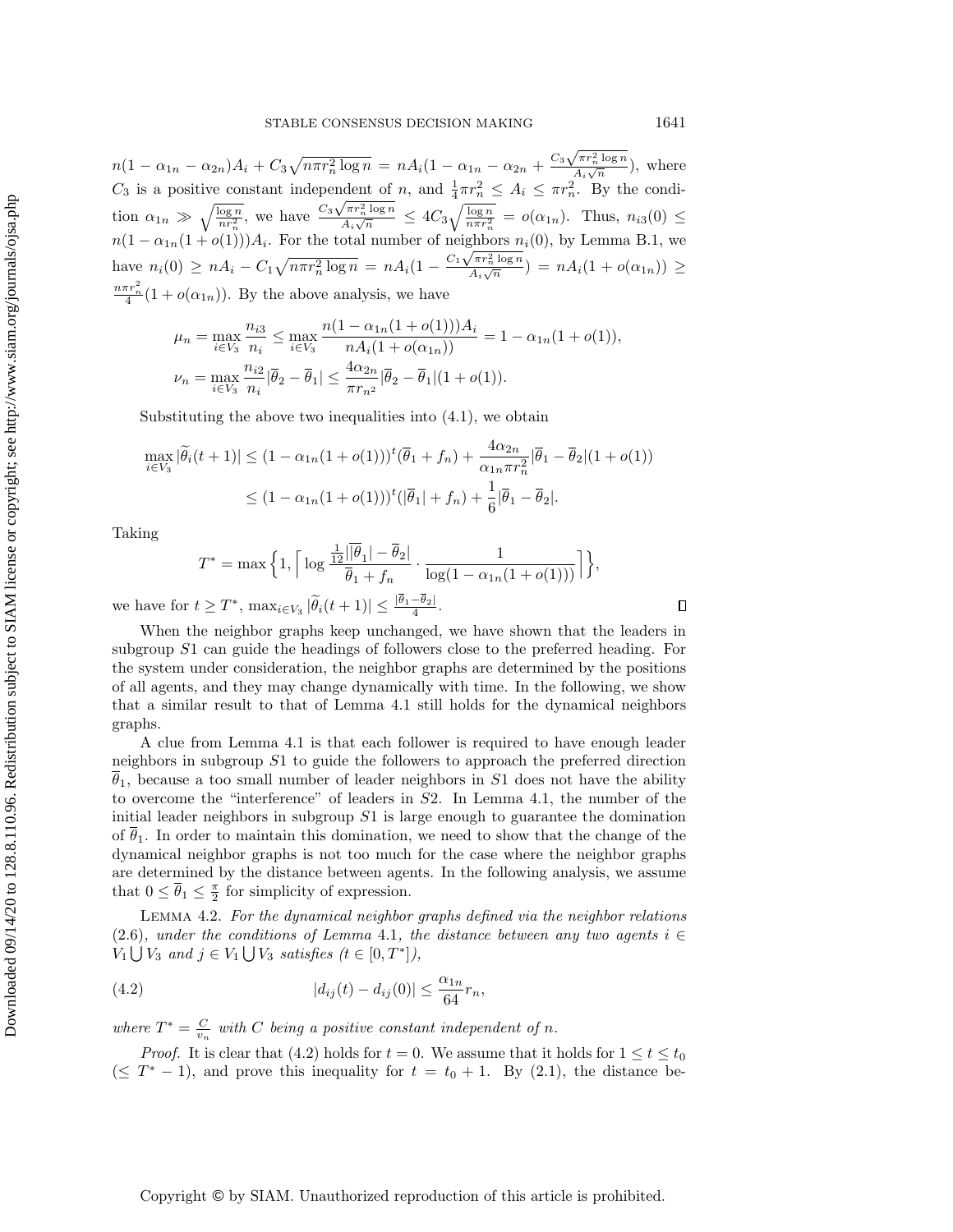tween any two agents  $i \in V_1 \bigcup V_3$  and  $j \in V_1 \bigcup V_3$  satisfies  $| d_{ij}(t_0 + 1) - d_{ij}(0) | \leq$  $2v_n+2v_n\sum_{s=1}^{t_0} \max_{i\in V_3} |\tilde{\theta}_i(s)|$ . In order to estimate  $d_{ij}(t_0+1)$ , we need to analyze how the maximum dissimilarity  $\max_{i \in V_3} |\theta_i(s)|$  evolves with time. By [\(2.8\)](#page-8-3), the headings of followers satisfy

<span id="page-16-2"></span>
$$
\max_{i \in V_3} |\widetilde{\theta}_i(t+1)| \le \max_{i \in V_3} \frac{n_{i3}(t)}{n_i(t)} \max_{i \in V_3} |\widetilde{\theta}_i(t)| + \max_{i \in V_3} \frac{n_{i2}(t)}{n_i(t)} |\overline{\theta}_2 - \overline{\theta}_1|
$$
  
\n
$$
\stackrel{\triangle}{=} \mu_n(t) \max_{i \in V_3} |\widetilde{\theta}_i(t)| + \nu_n(t)
$$
  
\n(4.3) 
$$
\le \Pi_{s=1}^t \mu_n(s) \max_{i \in V_3} |\widetilde{\theta}_i(1)| + \sum_{s=1}^t \left( \Pi_{k=s+1}^t \mu_n(k) \right) \nu_n(s),
$$

where  $\mu_n(t) = \max_{i \in V_3} \frac{n_{i3}(t)}{n_i(t)}$  $\frac{n_{i3}(t)}{n_{i}(t)}$  and  $\nu_n(t) = \max_{i \in V_3} \frac{n_{i2}(t)}{n_{i}(t)}$  $\frac{n_{i2}(t)}{n_i(t)} | \theta_2 - \theta_1 |$ . For each follower  $i \ (i \in V_3)$ , we introduce the following two sets,

<span id="page-16-3"></span>(4.4) 
$$
\mathcal{C}_i = \left\{ j \in V : \left( 1 - \frac{\alpha_{1n}}{64} \right) r_n \le d_{ij}(0) \le \left( 1 + \frac{\alpha_{1n}}{64} \right) r_n \right\},
$$

(4.5) 
$$
\mathcal{C}_{i3} = \left\{ j \in V_3 : \left( 1 - \frac{\alpha_{1n}}{64} \right) r_n \le d_{ij}(0) \le \left( 1 + \frac{\alpha_{1n}}{64} \right) r_n \right\}.
$$

Denote  $c_i$  and  $c_{i3}$  as the number of agents in the sets  $\mathcal{C}_i$  and  $\mathcal{C}_{i3}$ , which are estimated in Lemma [B.4](#page-23-1) in Appendix [B.](#page-22-1) Because the inequality [\(4.2\)](#page-15-0) holds for  $0 \leq t \leq t_0$ , for each follower i  $(i \in V_3)$ , the total neighbors and follower neighbors changed at time  $t \in [0, t_0]$  in comparison with the corresponding total neighbors and follower neighbors at the initial time are included in the sets  $\mathcal{C}_i$  and  $\mathcal{C}_{i3}$ , respectively. Note that  $\max_{i \in V_3} E\{I(j \in C_{i3}) | X_i(0)\} \leq 4\pi \frac{\alpha_{1n}}{64} r_n^2 = \frac{\pi \alpha_{1n} r_n^2}{16}$ , where  $E\{\cdot | \cdot\}$  denotes the condi-tional expection. Thus, by Lemma [B.4,](#page-23-1) we have  $\max_{i \in V_3} c_{i3} \leq \frac{n(1 - \alpha_{1n} - \alpha_{2n})\pi \alpha_{1n} r_n^2}{16}$ .  $(1 + o(1))$ . Similarly, the cardinality of the set  $\mathcal{C}_i$  satisfies  $\max_{i \in V_3} c_i \leq \frac{n \pi \alpha_{1n} r_n^2}{16} (1 + o(1))$  $o(1)$ . For the followers, the number of its follower neighbors at time  $t \in [0, t_0]$ satisfies  $\max_{i \in V_3} n_{i3}(t) \leq \max_{i \in V_3} n_{i3}(0) + \max_{i \in V_3} c_{i3} \leq n(1 - \alpha_{1n}(1 + o(1)))A_i +$  $\frac{n(1 - \alpha_{1n} - \alpha_{2n})\pi \alpha_{1n}r_n^2}{16}(1 + o(1)) \leq nA_i[1 - \alpha_{1n}(1 + o(1)) + \frac{\pi \alpha_{1n}r_n^2}{16A_i}] \leq nA_i(1 - \frac{3\alpha_{1n}}{4}(1 + o(1)))$  $o(1))$ ). The number of its total neighbors satisfies  $n_i(t) \geq \min_{i \in V_3} n_i(0) - \max_{i \in V_3} c_i \geq$  $nA_i(1 + o(\alpha_{1n})) - \frac{n\pi \alpha_{1n}r_n^2}{16}(1 + o(1)) \geq nA_i[1 + o(\alpha_{1n}) - \frac{\pi \alpha_{1n}r_n^2}{16A_i}(1 + o(1))] \geq nA_i(1 \frac{\alpha_{1n}}{4}(1 + o(1)))$ . Hence, we have

<span id="page-16-0"></span>(4.6) 
$$
\mu_n(t) = \max_{i \in V_3} \frac{n_{i3}(t)}{n_i(t)} \le \max_{i \in V_3} \frac{n A_i (1 - \frac{3\alpha_{1n}}{4} (1 + o(1)))}{n A_i (1 - \frac{\alpha_{1n}}{4} (1 + (1)))}
$$

$$
\le 1 - \frac{\alpha_{1n}}{2} (1 + o(1)) \triangleq \widetilde{\alpha}_{1n}
$$

and

<span id="page-16-1"></span>(4.7) 
$$
\nu_n(t) = \max_{i \in V_3} \frac{n_{i2}(t)}{n_i(t)} |\overline{\theta}_2 - \overline{\theta}_1| \le \frac{n \alpha_{2n} |\overline{\theta}_2 - \overline{\theta}_1|}{n A_i} (1 + o(1))
$$

$$
\le \frac{4\alpha_{2n} |\overline{\theta}_2 - \overline{\theta}_1|}{\pi r_n^2} (1 + o(1)) \triangleq \widetilde{\nu}_n.
$$

### Copyright © by SIAM. Unauthorized reproduction of this article is prohibited.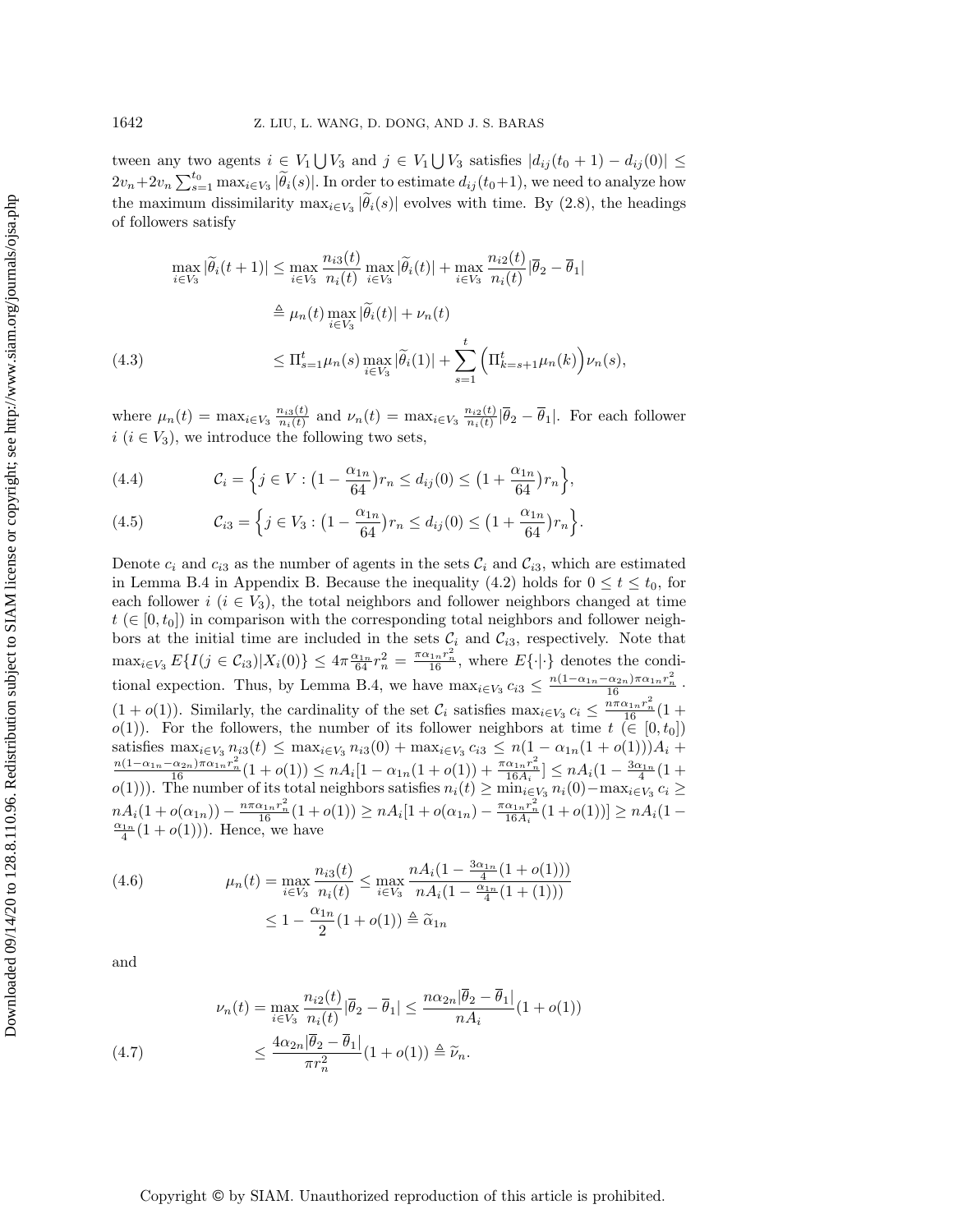Substituting  $(4.6)$  and  $(4.7)$  into  $(4.3)$ , we have

$$
\max_{i \in V_3} |\widetilde{\theta}_i(t+1)| \leq (\widetilde{\alpha}_{1n})^t \max_{i \in V_3} |\widetilde{\theta}_i(1)| + \sum_{s=1}^t (\widetilde{\alpha}_{1n})^{t-s} \widetilde{\nu}_n.
$$

Thus, we have

$$
|d_{ij}(t_0+1) - d_{ij}(0)| \le 2v_n + 2v_n \sum_{s=1}^{t_0} \max_{i \in V_3} |\tilde{\theta}_i(s)| \le 2v_n
$$
  
+ 
$$
2v_n \left\{ \sum_{s=1}^{t_0} (\tilde{\alpha}_{1n})^{s-1} \max_{i \in V_3} |\tilde{\theta}_i(1)| + \left[ 1 + (1 + \tilde{\alpha}_{1n}) + \dots + (1 + \tilde{\alpha}_{1n} + \tilde{\alpha}_{1n}^{t_0-2}) \right] \tilde{\nu}_n \right\}
$$
  

$$
\le 2v_n \left\{ 1 + \frac{1}{1 - \tilde{\alpha}_{1n}} (|\bar{\theta}_1| + f_n) + T_2^* \frac{1}{1 - \tilde{\alpha}_{1n}} \tilde{\nu}_n \right\}
$$
  

$$
\le 2v_n \left( 1 + \frac{2}{\alpha_{1n}} (|\bar{\theta}_1| + f_n) + \frac{2C}{v_n \alpha_{1n}} \frac{4\alpha_{2n}}{\pi r_n^2} |\bar{\theta}_2 - \bar{\theta}_1| \right)
$$
  

$$
\le \frac{4v_n}{\alpha_{1n}} (|\bar{\theta}_1| + f_n) + o(\alpha_{1n} r_n) \le \frac{\alpha_{1n} r_n}{64},
$$

where the conditions on  $\alpha_{1n}$  and  $\alpha_{2n}$  are used.

From Lemma [4.2,](#page-15-1) we see that for the follower  $i$ , its total neighbors and follower neighbors changed at time  $t$   $(t \leq T^*)$  are, respectively, included in the sets  $\mathcal{C}_i$  and  $\mathcal{C}_{i3}$  defined by [\(4.4\)](#page-16-3) and [\(4.5\)](#page-16-3). Using this, a result similar to that of Lemma [4.1](#page-14-2) is established for the MAS where the neighbor graphs dynamically change with the distance between agents.

<span id="page-17-0"></span>LEMMA 4.3. Under the conditions of Lemma [4.1](#page-14-2), there exists a time  $T_1^*$  such that for  $t \in [T_1^* + 1, T^*]$  with  $T^*$  defined in Lemma [4.2](#page-15-1),

$$
\max_{i \in V_3} |\widetilde{\theta}_i(t+1)| \le \frac{|\overline{\theta}_1 - \overline{\theta}_2|}{4}.
$$

*Proof.* By Lemma [4.2,](#page-15-1) we have  $\mu_n(t) \leq 1 - \frac{\alpha_{1n}}{2}(1 + o(1)) \triangleq \tilde{\alpha}_{1n}$  and  $\nu_n(t) \leq \frac{1}{\sqrt{n}} \sqrt{\frac{n}{n}}$  $\frac{4\alpha_{2n}| \theta_2 - \theta_1|}{\pi r_n^2} (1 + o(1)).$  Using [\(4.3\)](#page-16-2), the headings of followers satisfy the following relation:

$$
\max_{i \in V_3} |\widetilde{\theta}_i(t+1)|
$$
\n
$$
\leq (\widetilde{\alpha}_{1n})^t (|\overline{\theta}_1| + f_n) + (1 + \widetilde{\alpha}_{1n} + \widetilde{\alpha}_{1n}^2 + \dots + \widetilde{\alpha}_{1n}^{t-1}) \frac{4\alpha_{2n}|\overline{\theta}_2 - \overline{\theta}_1|}{\pi r_n^2} (1 + o(1))
$$
\n
$$
\leq (\widetilde{\alpha}_{1n})^t (|\overline{\theta}_1| + f_n) + \frac{8\alpha_{2n}|\overline{\theta}_2 - \overline{\theta}_1|}{\alpha_{1n}\pi r_n^2} (1 + o(1))
$$
\n
$$
\leq (\widetilde{\alpha}_{1n})^t (|\overline{\theta}_1| + f_n) + \frac{|\overline{\theta}_2 - \overline{\theta}_1|}{6},
$$

Copyright © by SIAM. Unauthorized reproduction of this article is prohibited.

 $\Box$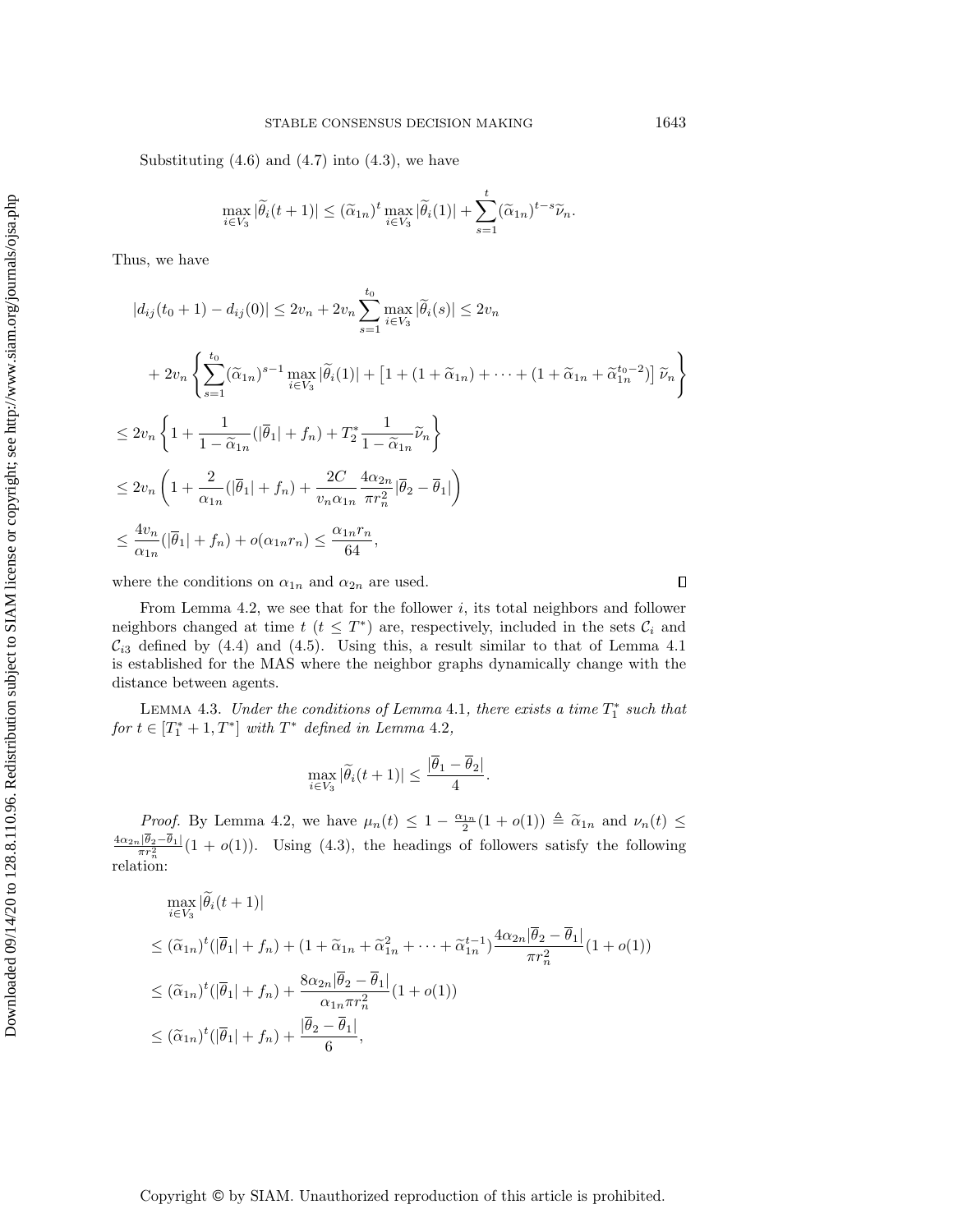where the last inequality holds due to  $\alpha_{1n}r_n^2 \gg r_n\sqrt{\frac{\log n}{n}} \gg \alpha_{2n}$ . By taking

$$
T_1^* = \max\Bigg\{1,\Bigg\lceil\log\frac{\frac{1}{12}|\overline{\theta}_1 - \overline{\theta}_2|}{|\overline{\theta}_1| + f_n}\cdot\frac{1}{\log(\widetilde{\alpha}_{1n})}\Bigg\rceil\Bigg\},\,
$$

 $\Box$ 

we have for  $t \in [T_1^* + 1, T^*]$ ,  $\max_{i \in V_3} |\widetilde{\theta}_i(t + 1)| \leq \frac{|\theta_2 - \theta_1|}{4}$ .

From Lemma [4.3,](#page-17-0) the dissimilarity between the headings of agents in subgroup S3 and the preferred direction  $\overline{\theta}_2$  for  $t \in [T_1^* + 1, T^*]$  satisfies  $\max_{i \in V_3} |\theta_i(t) - \overline{\theta}_2| \geq$  $|\overline{\theta}_1 - \overline{\theta}_2|$  -  $\max_{i \in V_3} |\theta_i(t) - \overline{\theta}_1| \geq \frac{3|\theta_1 - \theta_2|}{4}$ . If the length of the time interval  $[T_1^* + 1, T^*]$ is large enough, then the distance between the agents in subgroup S2 and the agents in subgroup  $S3$  is larger than  $r_n$ , and they will not be neighbors.

<span id="page-18-2"></span>Lemma 4.4. Under the conditions of Theorem [2.10](#page-8-1), the distance between the leader i  $(i \in V_2)$  in subgroup S2 and the follower j  $(j \in V_3)$  for  $t \geq T^*$  with  $T^*$ defined in Lemma [4.2](#page-15-1) satisfies

 $d_{ii}(t) \geq r_n$ .

Proof. We will prove the lemma by considering two cases.

Case I:  $0 < \overline{\theta}_2 \leq \pi$ . Note that  $0 \leq \overline{\theta}_1 \leq \frac{\pi}{2}$ . By Lemma [4.3,](#page-17-0) for  $j \in V_3$ , if  $\overline{\theta}_2 < \overline{\theta}_1$ , then for  $t \in [T_1^* + 1, T^*], \ \pi \geq \theta_j(t) \geq \overline{\theta}_1 - \frac{\theta_1 - \theta_2}{4} \geq \frac{3\theta_1 + \theta_2}{4} > \overline{\theta}_2 \geq 0;$ and if  $\overline{\theta}_2 > \overline{\theta}_1$ , then  $0 \leq \theta_j(t) \leq \overline{\theta}_1 + \frac{\theta_2 - \theta_1}{4} = \frac{3\theta_1 + \theta_2}{4} < \overline{\theta}_2 \leq \pi$ . Taking  $T_2^* =$  $\left[ \frac{1+r_n+2v_nT_1^*}{\sqrt{a_n^2}} \right]$  $\frac{1+r_n+2v_nT_1^*}{v_n|\cos\overline{\theta}_2-\cos\frac{3\overline{\theta}_1+\overline{\theta}_2}{4}|}$  +  $T_1^* \leq \frac{C}{v_n}$ , the distance between the leader agent  $i$   $(i \in V_2)$  and the follower agent  $j \ (j \in V_3)$  satisfies the following relation:

<span id="page-18-0"></span>
$$
d_{ij}(T_2^* + 1) \geq \left| x_i(0) - x_j(0) + v_n \sum_{s=0}^{T_2^*} (\cos \overline{\theta}_2 - \cos \theta_j(s)) \right|
$$
  
\n
$$
\geq v_n \left| \sum_{s=T_1^*+1}^{T_2^*} \cos \overline{\theta}_2 - \cos \theta_j(s) \right| - v_n \left| \sum_{s=0}^{T_1^*} (\cos \overline{\theta}_2 - \cos \theta_j(s)) \right| - \left| x_i(0) - x_j(0) \right|
$$
  
\n
$$
\geq v_n(T_2^* - T_1^*) \left| \cos \overline{\theta}_2 - \cos \frac{3\overline{\theta}_1 + \overline{\theta}_2}{4} \right| - 2v_n T_1^* - 1
$$
  
\n(4.8)  $\geq r_n$ .

Since the leaders in subgroup S2 will not fall in the neighborhood of the followers, the heading of the followers will not be affected by the reference signal  $\overline \theta_2$ . By the heading update equation [\(2.8\)](#page-8-3), the heading of the followers satisfies

<span id="page-18-1"></span>(4.9) 
$$
\theta_j(T_2^*+1) \begin{cases} \geq \frac{3\overline{\theta}_1+\overline{\theta}_2}{4} > \overline{\theta}_2 & \text{if } \overline{\theta}_2 < \overline{\theta}_1, \\ \leq \frac{3\overline{\theta}_1+\overline{\theta}_2}{4} < \overline{\theta}_2 & \text{if } \overline{\theta}_2 > \overline{\theta}_1. \end{cases}
$$

Repeating the above process, it can be concluded that [\(4.8\)](#page-18-0) and [\(4.9\)](#page-18-1) hold for all  $t \geq T_2^* + 1.$ 

Case II:  $\pi < \overline{\theta}_2 < 2\pi$ . For the follower  $j \in V_3$ , by Lemma [4.3,](#page-17-0) its heading at time  $t \in [T_1^* + 1, T_2^*]$  satisfies  $0 \leq \theta_j(t) \leq \frac{3\theta_1+\theta_2}{4} < \pi \leq \overline{\theta}_2$ . Taking  $T_3^* =$  $\lceil \frac{1\!+\!r_n\!+\!2v_nT_1^*}{v_n|\sin\frac{3\overline{\theta} _1+\overline{\theta} _2}{4}-\sin\overline{\theta} _2|}$  $\vert + T_1^* \leq \frac{C}{v_n}$ , for the leader agent  $i$   $(i \in V_2)$  and the follower agent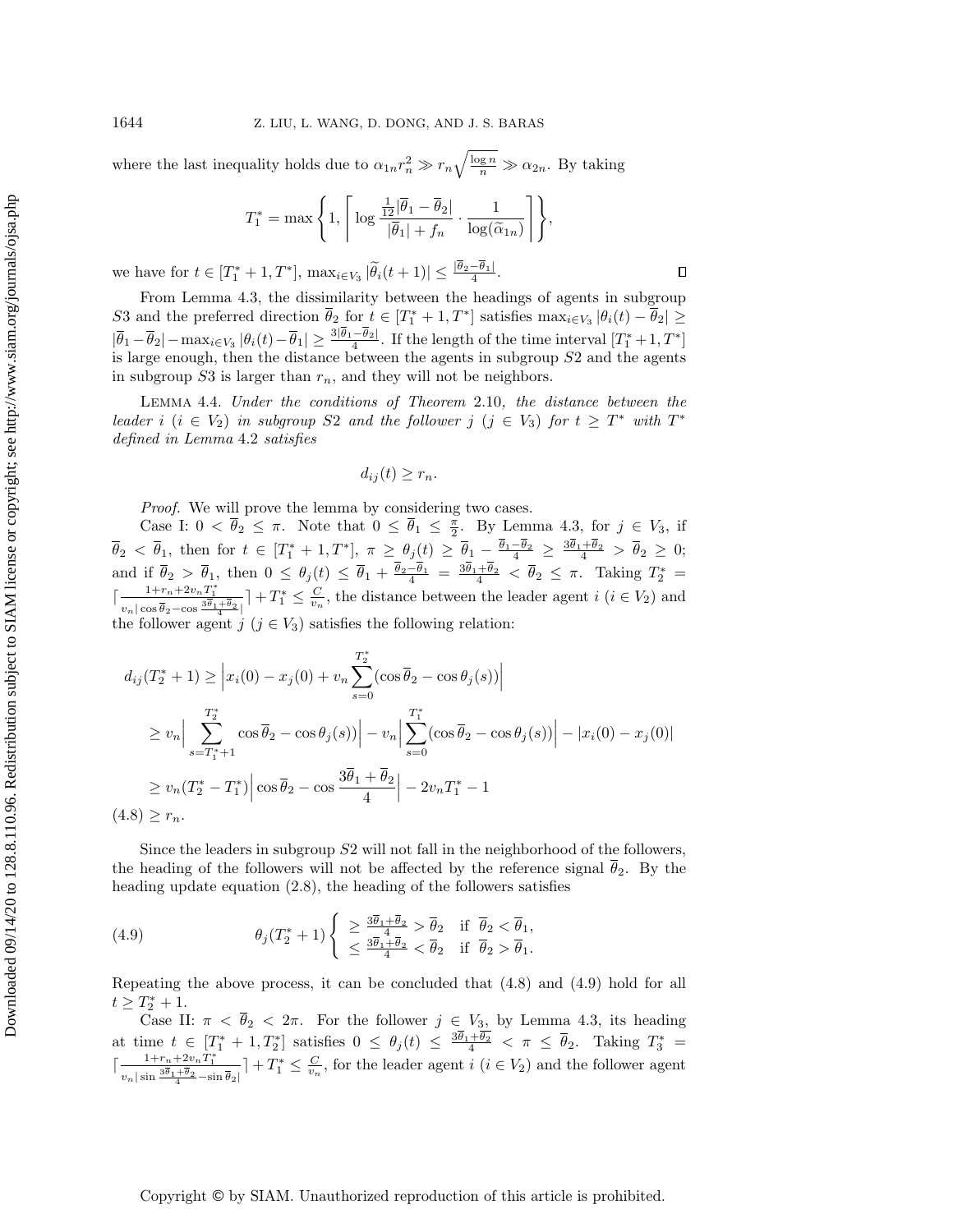<span id="page-19-0"></span>
$$
d_{ij}(T_3^* + 1) \ge |y_i(0) - y_j(0) + v_n \sum_{s=0}^{T_3^*} (\sin \overline{\theta}_2 - \sin \theta_j(s))|
$$
  
\n
$$
\ge v_n \Big| \sum_{s=T_1^*+1}^{T_3^*} (\sin \overline{\theta}_2 - \sin \theta_j(s)) \Big| - 2v_n T_1^* - |y_i(0) - y_j(0)|
$$
  
\n
$$
\ge v_n (T_3^* - T_1^*) \Big| \sin \frac{\overline{3\theta}_1 + \overline{\theta}_2}{4} - \sin \overline{\theta}_2 \Big| - 2v_n T_1^* - 1
$$
  
\n(4.10)  $\ge r_n.$ 

The followers will not have leader neighbors of subgroup  $S2$  for  $t = T_3^* + 1$ , and the headings of followers satisfy

<span id="page-19-1"></span>(4.11) 
$$
\theta_j(T_3^*+1) \leq \frac{3\overline{\theta}_1 + \overline{\theta}_2}{4} < \overline{\theta}_2.
$$

Repeating the above process, we conclude that [\(4.10\)](#page-19-0) and [\(4.11\)](#page-19-1) hold for all  $t \geq T_3^* + 1$ . This completes the proof of the lemma by taking  $T^* = \max\{ T_2^*, T_3^* \}.$  $\Box$ 

Proof of Theorem [2.10](#page-8-1). We first prove that the distance between any two agents  $i \in V_1 \bigcup V_3$  and  $j \in V_1 \bigcup V_3$  satisfies the inequality [\(4.2\)](#page-15-0) for all  $t \geq 0$ . In Lemma [4.2,](#page-15-1) we have shown that [\(4.2\)](#page-15-0) holds for  $t \leq T^*$ , and we assume that it holds for  $T^* \leq t \leq t_0.$ 

By Lemma [4.4,](#page-18-2) we see that the followers have no leader neighbors in subgroup S2 for  $t \geq T^*$ . Thus, the headings of followers satisfy

<span id="page-19-2"></span>
$$
\max_{i \in V_3} |\widetilde{\theta}_i(t+1)| = \max_{i \in V_3} \left| \frac{\sum_{j \in \mathcal{N}_{i1}(t) \cup \mathcal{N}_{i3}(t)} \theta_j(t)}{n_{i1}(t) + n_{i3}(t)} - \overline{\theta}_1 \right|
$$
\n
$$
\leq \left( \max_{i \in V_3} \frac{n_{i3}(t)}{n_{i1}(t) + n_{i3}(t)} \right) \max_{i \in V_3} \widetilde{\theta}_i(t).
$$
\n(4.12)

Using the induction assumption, for the follower  $i \in V_3$ , the degrees of followers have the following bounds for  $t \leq t_0$ ,  $n_{i1}(t) + n_{i3}(t) \geq n_{i1}(0) + n_{i3}(0) - \max_{i \in V_3} c_i \geq$  $nA_i(1 + o(\alpha_{1n})) - 4n\pi r_n^2 \frac{\alpha_{1n}}{64}(1 + o(1)) = nA_i(1 - \frac{\pi r_n^2 \alpha_{1n}}{16A_i})(1 + o(\alpha_{1n})) \ge nA_i(1 - \frac{\alpha_{1n}}{4}(1 + o(1))),$  and  $n_{i3}(t) \le n_{i3}(0) + \max_{i \in V_3} c_{i3} \le n(1 - \alpha_{1n} - \alpha_{2n})A_i(1 + o(\alpha_{1n})) +$  $4n\pi \frac{\alpha_{1n}}{64} r_n^2(1 + o(1)) \leq nA_i(1 - \frac{3}{4}\alpha_{1n}(1 + o(1))).$  Substituting these two inequalities into  $(4.12)$ , we obtain

$$
\max_{i \in V_3} |\widetilde{\theta}_i(t+1)| \le \left(1 - \frac{\alpha_{1n}}{2}(1 + o(1))\right) \max_{i \in V_3} |\widetilde{\theta}_i(t)|.
$$

Thus, the distance between any two agents  $i \in V_1 \bigcup V_3$  and  $j \in V_1 \bigcup V_3$  satisfies the

Copyright © by SIAM. Unauthorized reproduction of this article is prohibited.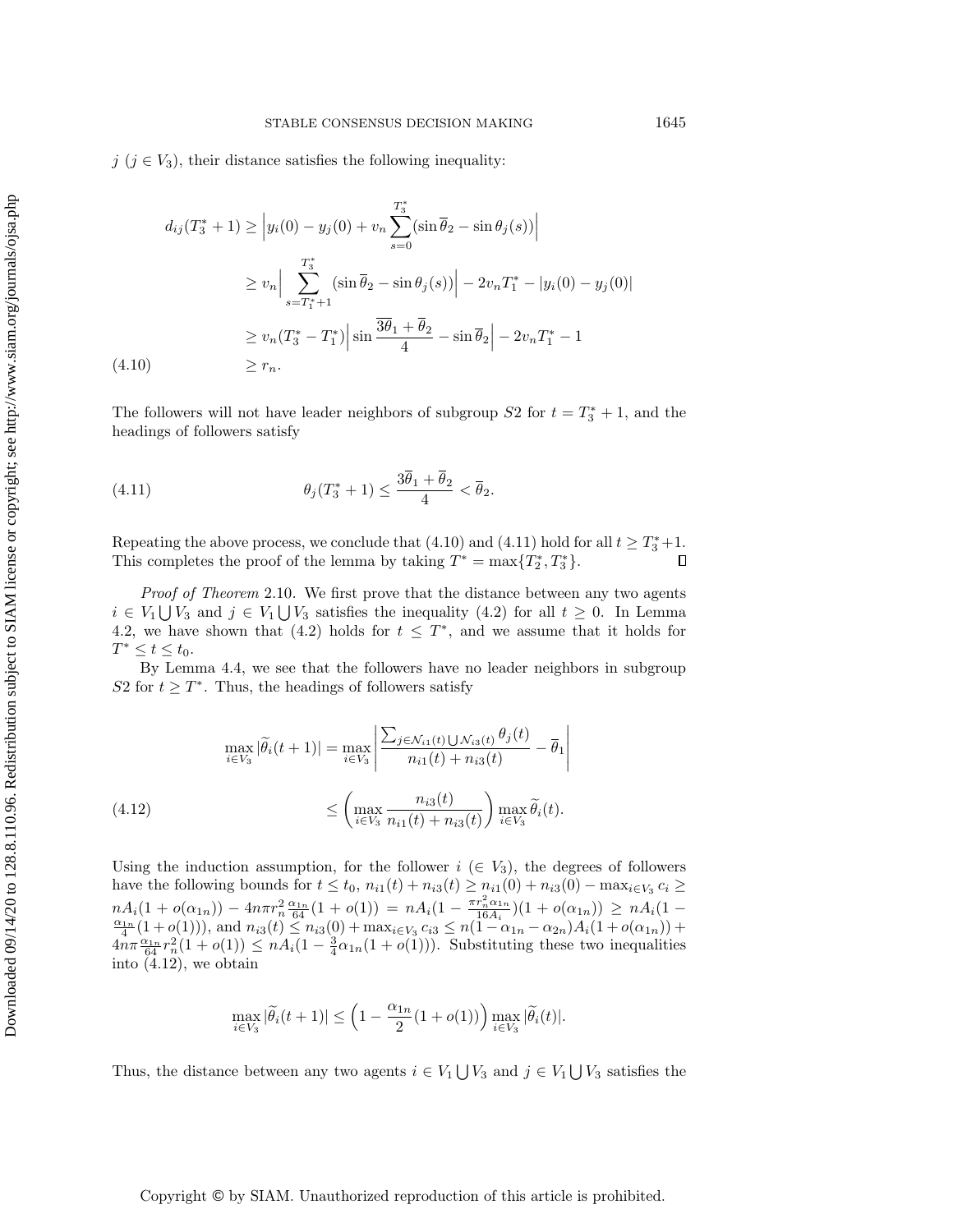following inequality:

$$
\sum_{s=0}^{t_0} |d_{ij}(s+1) - d_{ij}(s)| \le 2v_n + 2v_n \sum_{s=1}^{t_0} \max_{i \in V_3} |\tilde{\theta}_i(s)| \le 2v_n
$$
  
+ 
$$
2v_n \left\{ \sum_{s=1}^{t_0} (\tilde{\alpha}_{1n})^{s-1} \max_{i \in V_3} |\tilde{\theta}_i(1)| + \left[ 1 + (1 + \tilde{\alpha}_{1n}) + \dots + (1 + \tilde{\alpha}_{1n} + \tilde{\alpha}_{1n}^{T^*-2}) \right] \tilde{\nu}_n \right\}
$$
  

$$
\le 2v_n \left( 1 + \frac{2}{\alpha_{1n}} (|\bar{\theta}_1| + f_n) + \frac{C}{v_n \alpha_{1n}} \frac{4\alpha_{2n}}{\pi r_n^2} |\bar{\theta}_2 - \bar{\theta}_1| \right)
$$
  

$$
\le \frac{\alpha_{1n} r_n}{64}.
$$

By mathematical induction, it is clear that [\(4.2\)](#page-15-0) holds for all  $t \geq 0$ . By [\(4.12\)](#page-19-2), the headings of followers have the following property:

$$
\max_{i\in V_3} |\widetilde{\theta}_i(t+1)| \le \left(1 - \frac{\alpha_{1n}}{2}(1+o(1))\right)^t \max_{i\in V_3} |\widetilde{\theta}_i(1)| \to 0, \text{ as } t \to \infty.
$$

 $\Box$ 

This completes the proof of Theorem [2.10.](#page-8-1)

<span id="page-20-0"></span>5. Concluding remarks. In this paper, we consider the consensus decisionmaking problem of spatially distributed MASs where the neighbor relations are defined via the spatial relative positions. We obtained some quantitative results for the proportion of leaders needed in reaching the stable consensus for two cases: leaders with the same preference and leaders with different preferences. Our results can provide theoretical explanations for the observations in biological systems, and the analytical methods may be applied to analyze engineering systems and social networks. Some open problems deserve to be further investigated, for example, how to analyze a spatial distributed system when the proportions of two subgroups of leaders are equal? If the agents obey the three local rules for flocking, attraction, alignment, and repulsion, what is the proportion of leaders needed for a stable consensus?

<span id="page-20-1"></span>Appendix A. Properties of the initial degrees and headings (I). We first introduce some results on the estimation of the initial leader degree and the follower degree for the system where the leaders have the same preference.

<span id="page-20-3"></span>LEMMA A.1 (see [\[36\]](#page-25-8)). If the neighborhood radius  $r_n$  satisfies  $\sqrt{\frac{\log n}{n}} \ll r_n \ll 1$ , then the following assertions hold almost surely for large n:

$$
\max_{i \in V} \left| n_{i1}(0) - \sum_{j \in V_1} E\{ I(j \in N_{i1}(0)) | X_i(0) \} \right| = O(\phi_n),
$$
  

$$
\max_{i \in V} \left| n_{i2}(0) - \sum_{j' \in V_2} E\{ I(j' \in N_{i2}(0)) | X_i(0) \} \right| = O(\phi_n),
$$

where  $\phi_n = (n\alpha_n r_n^2 \log n)^{1/2}$ ,  $\varphi_n = (nr_n^2 \log n)^{1/2}$ , and  $E\{\cdot | \cdot \}$  denotes the conditional expection.

<span id="page-20-2"></span>Corollary A.2. Suppose that the neighborhood radius satisfies the condition used in Lemma [A.1](#page-20-3). If the proportion of leaders satisfies  $\frac{\log n}{n r_n^2} \ll \alpha_n \ll 1$ , then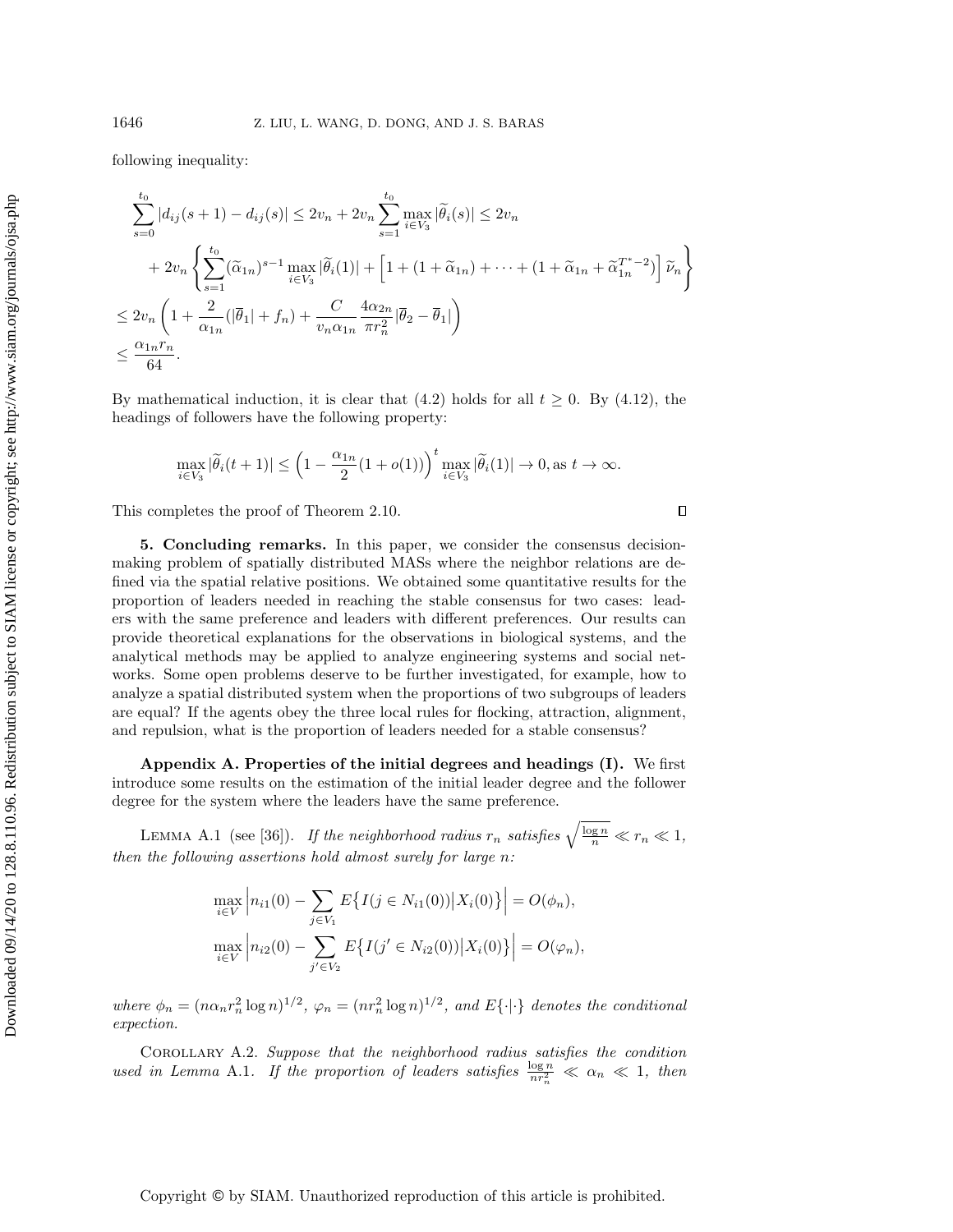the leader degree and follower degree of all agents at  $t = 0$  satisfy

$$
(1) \frac{n_{i1}(0)}{n_{i}(0)} = \alpha_n (1 + o(1)), \quad a.s.,
$$
  
\n
$$
(2) \frac{1}{4} n \alpha_n \pi r_n^2 (1 + o(1)) \le \min_{i \in V} n_{i1}(0) \le \max_{i \in V} n_{i1}(0) \le n \alpha_n \pi r_n^2 (1 + o(1)), \quad a.s.,
$$
  
\n
$$
(3) \frac{1}{4} n \pi r_n^2 (1 + o(1)) \le \min_{i \in V} n_{i2}(0) \le \max_{i \in V} n_{i2}(0) \le n \pi r_n^2 (1 + o(1)), \quad a.s.
$$

Proof. By Lemma [A.1,](#page-20-3) it is clear there exist two positive constants  $C$  and  $C'$  such that  $\sum_{j \in V_1} E\{ I(j \in N_{i1}(0)) | X_i(0) \} - C\phi_n \leq n_{i1}(0) \leq \sum_{j \in V_1} E\{ I(j \in N_{i1}(0)) | X_i(0) \}$  $+C\phi_n$  and  $\sum_{j' \in V_2} E\{ I(j' \in N_{i2}(0)) | X_i(0) \} - C'\varphi_n \leq n_{i2}(0) \leq \sum_{j' \in V_2} E\{ I(j' \in V_1) | X_i(0) \}$  $N_{i2}(0) | X_i(0) \} + C' \varphi_n$  hold almost surely for large n. By the independency and uniform distribution of the positions of all agents, we see that for the given initial position  $X_i(0)$  of the agent i,  $E\{ I(j \in N_{i1}(0)) | X_i(0) \}$  and  $E\{ I(j' \in N_{i2}(0)) | X_i(0) \}$  are equal to the area of the neighborhood of agent i for any leader  $j \in V_1$  and any follower  $j' \in V_2$ . Thus,  $\frac{1}{4}\pi r_n^2 \leq E\{ I(j \in N_{i1}(0)) | X_i(0) \} = E\{ I(j' \in N_{i2}(0)) | X_i(0) \} \leq \pi r_n^2$ By this equation, we have  $\frac{1}{4}n\alpha_n \pi r_n^2 \le \sum_{j \in V_1} E\{I(j \in N_{i1}(0)) | X_i(0)\} \le n\alpha_n \pi r_n^2$ <br>and  $\frac{1}{4}n(1 - \alpha_n)\pi r_n^2 \le \sum_{j' \in V_2} E\{I(j' \in N_{i2}(0)) | X_i(0)\} \le n(1 - \alpha_n)\pi r_n^2$ . Using the conditions  $\sqrt{\frac{\log n}{n}} \ll r_n \ll 1$  and  $\frac{\log n}{nr_n^2} \ll \alpha_n \ll 1$ , we have  $\phi_n = o(n\alpha_n r_n^2 \log n)$  and  $\varphi_n = o(nr_n^2 \log n)$ . Hence, we obtain that

$$
n_{i1}(0) = n\alpha_n E\{I(j \in N_{i1}(0)) | X_i(0)\}(1 + o(1)),
$$
  
\n
$$
n_{i2}(0) = n(1 - \alpha_n) E\{I(j' \in N_{i2}(0)) | X_i(0)\}(1 + o(1)).
$$

Therefore, by these two equations and the above analysis, we have

$$
\frac{n_{i1}(0)}{n_{i2}(0)} = \frac{n\alpha_n E\{I(j \in N_{i1}(0))|X_i(0)\}(1+o(1))}{n(1-\alpha_n)E\{I(j' \in N_{i2}(0))|X_i(0)\}(1+o(1))} = \alpha_n(1+o(1)),
$$

and the inequalities (2) and (3) can be easily obtained.

 $\Box$ 

Remark A.3. If the proportion of leaders satisfies  $\alpha_n \ll \frac{\log n}{nr_n^2}$ , then assertions (1) and (2) of the corollary do not hold, but the assertion (3) for the estimation of the followers still holds.

In the following, we will estimate the properties of headings at  $t = 1$ . According to the update equation of headings, for any  $i \in V_2$ ,  $\theta_i(1) = \sum_{j \in N_i(0)} \theta_j(0) =$  $\sum_{j\in V} I_{j\in N_i(0)}\theta_j(0)$ . It is clear that for different  $j_1$  and  $j_2$ , the random variables  $I_{j_1\in N_{i1}(0)}\theta_{j_1}(0)$  and  $I_{j_2\in N_{i1}(0)}\theta_{j_2}(0)$  are not independent. Thus, the law of large numbers is not suitable to deal with such a case. By introducing a martingale difference sequence, we use the multiarray martingale estimation theorem to obtain the following theorem.

<span id="page-21-0"></span>LEMMA A.4. If the neighborhood radius satisfies  $\sqrt{\frac{\log n}{n}} \ll r_n \ll 1$ , then the following assertions hold almost surely for large n:

$$
\max_{i \in V_1} |\theta_i(1) - \omega \overline{\theta}_0| \le (1 - \omega)L_n,
$$
  

$$
\max_{i \in V_2} |\theta_i(1)| \le L_n,
$$
  

$$
\rho(1))
$$

where  $L_n = 4\sqrt{\frac{3\pi \log n}{nr_n^2}}(1 + o(1)).$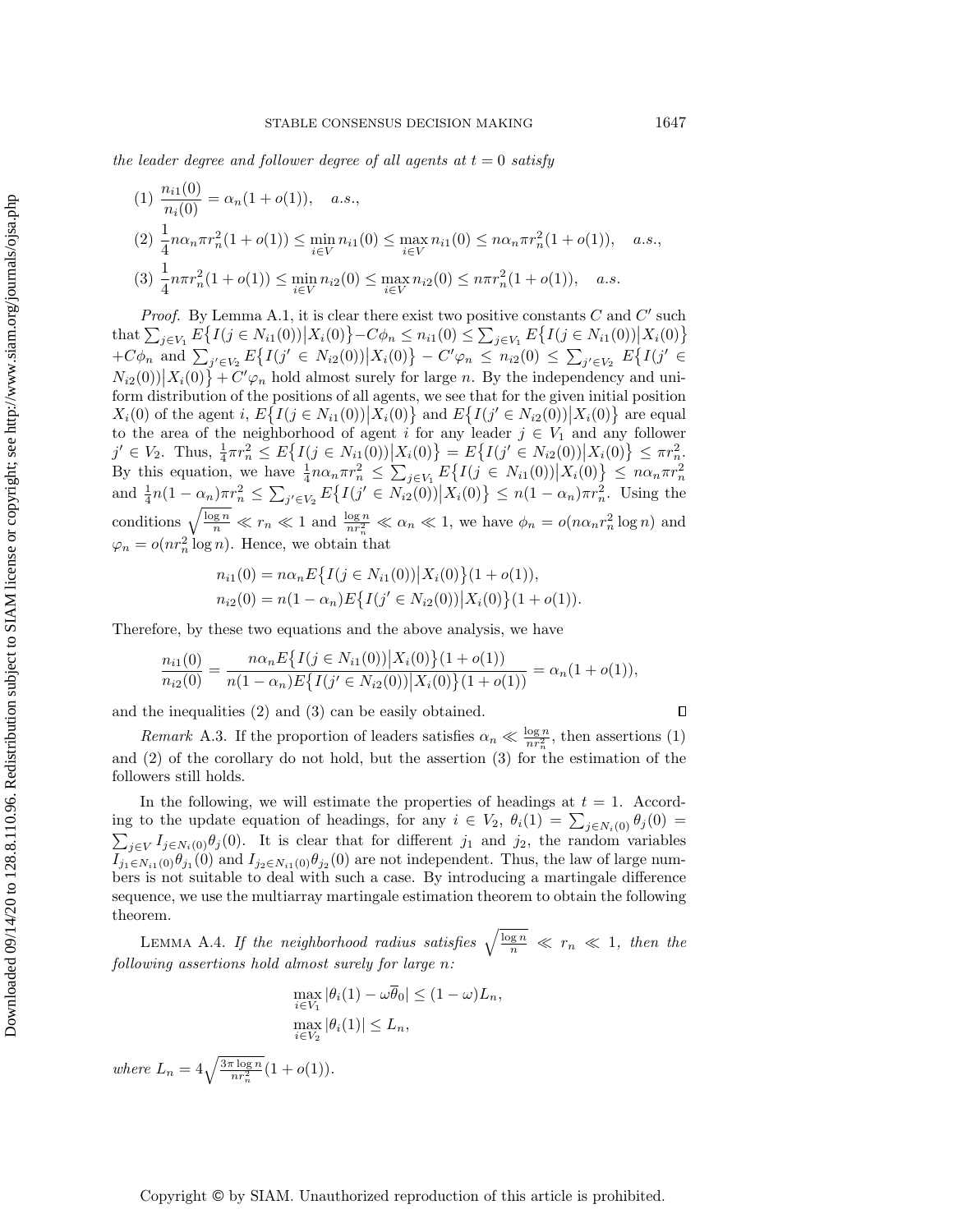*Proof.* Set  $\mathcal{F}_0(n) = \{ \emptyset, \Omega \}$  and  $\mathcal{F}_i(n) = \sigma \{ \theta_j (0), (x_q(0), y_q(0)), j \leq i, 1 \leq q \leq n\}$ with  $1 \leq i \leq n$ . Under Assumption [2.1,](#page-5-1) for  $1 \leq j \leq n$ ,  $I(j \in N_i(0))$  is  $\mathcal{F}_i(n)$ measurable for all i. Moreover, for any  $1 \leq j \leq n$ , we have  $E\{ \theta_j (0)| \mathcal{F}_{j-1}(n)\} =$  $E\theta_j (0) = 0$ , and  $E\{ \theta_j^2 (0) | \mathcal{F}_{j-1} (n)\} = E\theta_j^2 (0) = \frac{\pi^2}{3}$  $\frac{\tau^2}{3}$ . Thus,  $\{ \theta_j (0), \mathcal{F}_j (n), 1 \leq j \leq n\}$ is a martingale difference sequence with constant conditional variance.

Using Lemma [A.1,](#page-20-3) we have

 $\overline{\phantom{a}}$ 

$$
\max_{i \in V} \sum_{j=1}^{N} I(j \in N_i(0)) \le \max_{i \in V} n_{i1}(0) + \max_{i \in V} n_{i2}(0) \le n \pi r_n^2 (1 + o(1)).
$$

Set  $c_n = \frac{2}{\pi} \sqrt{\frac{3 \log n}{n \pi r_n^2}}$ , using the multiarray martingale lemma (Lemma 7 in [\[15\]](#page-24-14)), we have for large n

<span id="page-22-2"></span>
$$
\max_{i \in V} \left| \sum_{j \in N_i(0)} \theta_j(0) \right| = \frac{1}{c_n} \max_{i \in V} \left| \sum_{j=1}^n c_n I(j \in N_i(0)) \theta_j(0) \right|
$$
\n(A.1) 
$$
\leq \frac{\pi^2}{4} n \pi r_n^2 c_n (1 + o(1)) + \frac{3 \log n}{c_n} = \pi \sqrt{3 n \pi r_n^2 \log n} (1 + o(1)), \quad \text{a.s.}
$$

Therefore, by [\(2.2\)](#page-3-1) and Corollary [A.2,](#page-20-2) we have

$$
\max_{i \in V_1} |\theta_i(1) - \omega \overline{\theta}_0| = (1 - \omega) \max_{i \in V_1} \left| \frac{\sum_{j \in N_i(0)} \theta_j(0)}{n_i(0)} \right|
$$
  
 
$$
\leq (1 - \omega) \frac{\pi \sqrt{3n \pi r_n^2 \log n (1 + o(1))}}{\frac{1}{4} n \pi r_n^2 (1 + o(1))} = (1 - \omega) L_n.
$$

Similarly, by [\(2.3\)](#page-4-0), the headings of followers satisfy

$$
\max_{i \in V_2} |\theta_i(1)| = \max_{i \in V_2} \left| \frac{\sum_{j \in N_i(0)} \theta_j(0)}{n_i(0)} \right| \le 4 \sqrt{\frac{3\pi \log n}{nr_n^2}} (1 + o(1)), \quad \text{a.s.}
$$

<span id="page-22-1"></span>Appendix B. Properties of the initial degrees and headings (II). In this section, we estimate the initial leader degree, the follower degree, and the heading properties for the system where the leaders have different preferences.

<span id="page-22-0"></span>LEMMA B.1. Assume that the neighborhood radius  $r_n$  satisfies  $\sqrt{\frac{\log n}{n}} \ll r_n \ll$ 1, and the proportion of leaders in subgroup S1 satisfies  $\alpha_{1n} \gg \sqrt{\frac{\log n}{nr_n^2}}$ . Then the following assertions hold almost surely for large n:

$$
\max_{i \in V_3} \left| n_i(0) - \sum_{j \in V} E\{I(j \in \mathcal{N}_i(0)) | X_i(0)\} \right| \le C_1 \varphi_n,
$$
  

$$
\max_{i \in V_3} \left| n_{i1}(0) - \sum_{j \in V_1} E\{I(j \in \mathcal{N}_{i1}(0)) | X_i(0)\} \right| \le C_2 \psi_n,
$$
  

$$
\max_{i \in V_3} \left| n_{i3}(0) - \sum_{j \in V_3} E\{I(j \in \mathcal{N}_{i3}(0)) | X_i(0)\} \right| \le C_3 \varphi_n,
$$

where  $C_1$ ,  $C_2$ , and  $C_3$  are positive constants independent of n,  $\varphi_n = (nr_n^2 \log n)^{1/2}$ , and  $\psi_n = (n\alpha_{1n}r_n^2 \log n)^{1/2}$ , and  $E\{\cdot | \cdot \}$  denotes the conditional expectation.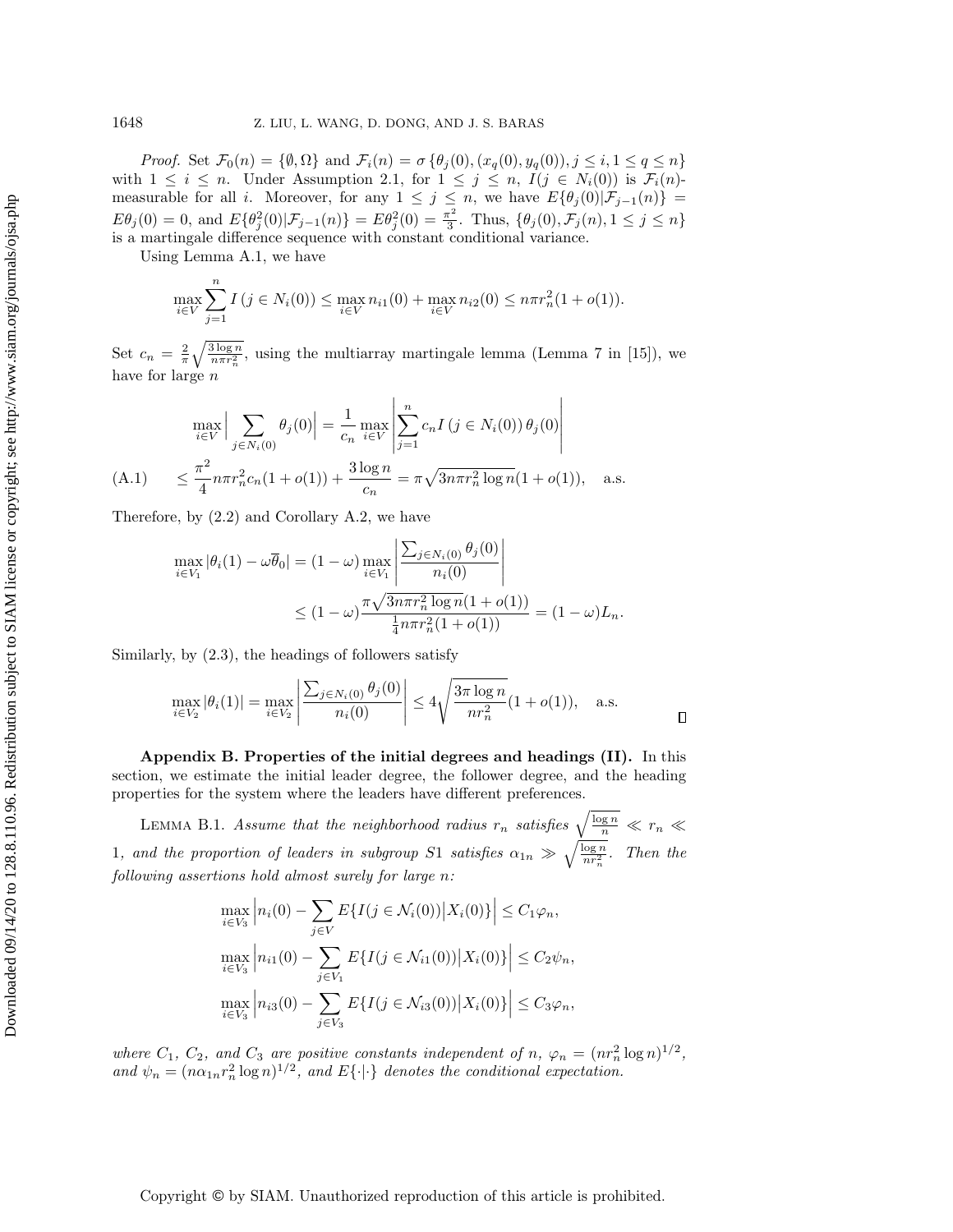The above lemma can be obtained by following the proof of Lemma 11 in [\[36\]](#page-25-8), and we omit the proof details.

<span id="page-23-0"></span>Remark B.2. Denote  $A_i$  as the area of the circle lying in the unit square centered at  $X_i(0)$  with the radius  $r_n$ . For any agent j, we have  $\frac{\pi r_n^2}{4} \leq E\{I(j \in N_i(0))|X_i(0)\}$  $E\{I(j \in N_{i1}(0)) | X_i(0)\} = E\{I(j \in N_{i3}(0)) | X_i(0)\} = \tilde{A}_i \leq \pi r_n^2.$ 

<span id="page-23-2"></span>LEMMA B.3. If the neighborhood radius satisfies  $\sqrt{\frac{\log n}{n}} \ll r_n \ll 1$ , and the proportion of leaders in subgroups S1 and S2 satisfies  $\alpha_{1n} \gg \sqrt{\frac{\log n}{nr_n^2}}$  and  $\alpha_{2n} \ll$  $v_n r_n \sqrt{\frac{\log n}{n}}$ , respectively, then we have for large n  $\max_{i \in V_3} |\theta_i(1)| \leq (|\overline{\theta}_1| + f_n)(1 + o(1)), \quad a.s.,$ 

where  $f_n = O(\sqrt{\frac{\log n}{nr_n^2}})$ .

*Proof.* Using methods similar to that of  $(A.1)$ , the term of the averaged heading can be estimated by  $\max_{i \in V_3} |\sum_{j \in N_{i3}(0)} \theta_j(0)| \leq \pi \sqrt{3n\pi r_n^2 \log n} (1 + o(1))$  almost surely. By  $(2.8)$  we have, for the follower i,

$$
\max_{i \in V_3} |\tilde{\theta}_i(1)| \le \max_{i \in V_3} \frac{n_{i2}(0)|\overline{\theta}_2 - \overline{\theta}_1| + |\sum_{j \in \mathcal{N}_{i3}(0)} \theta_j(0)| + n_{i3}(0)|\overline{\theta}_1|}{n_i(0)}.
$$

Case I:  $\overline{\theta}_1 \neq 0$ . By the conditions on  $r_n$ ,  $\alpha_{1n}$ , and  $\alpha_{2n}$ , we have  $n_{i3}(0) \geq$  $\frac{n(1-\alpha_{1n}-\alpha_{2n})\pi r_n^2(1+o(1))}{4} \gg \sqrt{n\pi r_n^2 \log n} \gg v_n r_n \sqrt{n \log n} \gg n\alpha_{2n} \geq n_{i2}(0)$ . Thus, we have

$$
\max_{i \in V_3} |\tilde{\theta}_i(1)| = \max_{i \in V_3} \frac{n_{i3}(0)|\bar{\theta}_1|}{n_i(0)} (1 + o(1))
$$
  
= 
$$
\max_{i \in V_3} \frac{n(1 - \alpha_{1n} - \alpha_{2n})A_i}{nA_i} |\bar{\theta}_1|(1 + o(1)) \leq |\bar{\theta}_1|(1 + o(1)).
$$

 $\sqrt{nr_n^2 \log n}$ . Thus, Case II:  $\bar{\theta}_1 = 0$ . By the conditions of the lemma, we have  $n_{i2}(0) \leq n\alpha_{2n} \ll$ 

$$
\max_{i \in V_3} |\tilde{\theta}_i(1)| \le \max_{i \in V_3} \frac{\pi \sqrt{3n\pi r_n^2 \log n (1 + o(1))}}{nA_i}
$$
  

$$
\le \frac{\pi \sqrt{3n\pi r_n^2 \log n (1 + o(1))}}{\frac{n\pi r_n^2 (1 + o(1))}{4}}
$$
  

$$
= 4\pi \sqrt{\frac{3\log n}{n\pi r_n^2} (1 + o(1))}. \qquad \Box
$$

Following the proof of Lemma 11 in [\[36\]](#page-25-8), we can estimate the number of agents in the sets  $\mathcal{C}_i$  and  $\mathcal{C}_{i3}$ .

<span id="page-23-1"></span>Lemma B.4. Under the conditions of Lemma [B.3](#page-23-2) we have, for large n,

$$
\max_{i \in V_3} \left| c_i - \sum_{j \in V} E\{I(j \in C_i) | X_i(0)\} \right| \le C_4 \sqrt{n r_n^2 \log n}, \quad a.s.,
$$

$$
\max_{i \in V_3} \left| c_{i3} - \sum_{j \in V_3} E\{I(j \in C_{i3}) | X_i(0)\} \right| \le C_5 \sqrt{n r_n^2 \log n}, \quad a.s.,
$$

where  $C_4$  and  $C_5$  are positive constants independent of n.

Downloaded 09/14/20 to 128.8.110.96. Redistribution subject to SIAM license or copyright; see http://www.siam.org/journals/ojsa.php Downloaded 09/14/20 to 128.8.110.96. Redistribution subject to SIAM license or copyright; see http://www.siam.org/journals/ojsa.php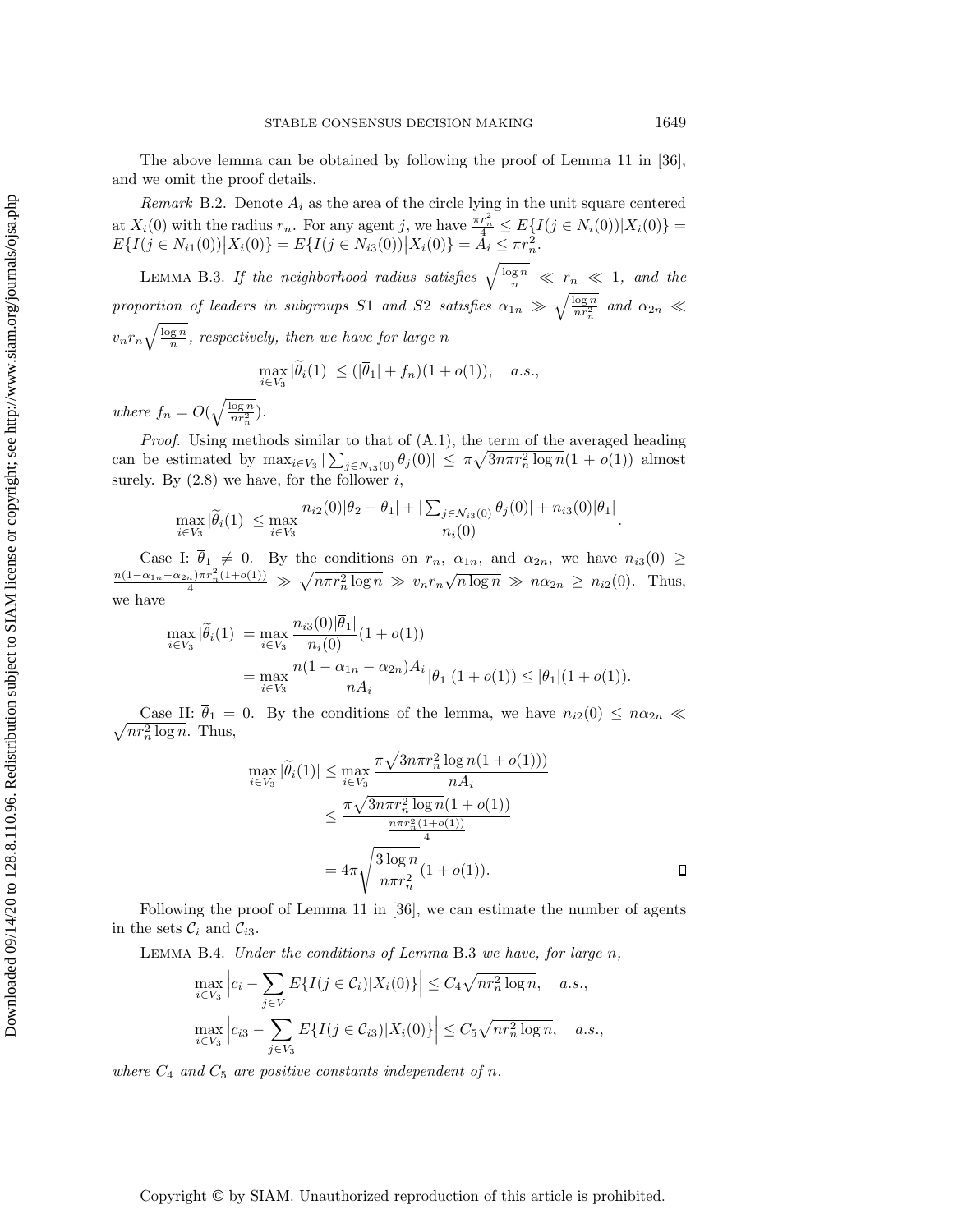#### REFERENCES

- <span id="page-24-0"></span>[1] C. REYNOLDS, Flocks, herds, and schools: A distributed behavioral model, Comput. Graph., 21  $(1987)$ , pp. 25-34.
- <span id="page-24-1"></span>[2] R. AXELROD, The Evolution of Cooperation, Basic Books, New York, 1984.
- <span id="page-24-2"></span>[3] F. C. Santos, J. F. Rodrigues, and J. M. Pacheco, Graph topology plays a determinant role in the evolution of cooperation, Proc. B,  $273$  (2006), pp. 51–55.
- <span id="page-24-3"></span>[4] D. Helbing, I. Farkas, and T. Vicsek, Simulating dynamic features of the escape panic, Nature, 407 (2000), pp. 487-490.
- <span id="page-24-4"></span>[5] A. CZIROK, E. B. JACOB, I. COHEN, O. SCHOCHET, AND T. VICSEK, Formation of complex bacterial colonies via self-generated vortices, Phys. Rev. E(3), 54 (1996), pp. 1791–1801.
- <span id="page-24-5"></span>A. MIRTABATABAEI AND F. BULLO, Opinion dynamics in heterogeneous networks: Convergence conjectures and theorems, SIAM J. Control Optim., 50 (2012), pp. 2763-2785.
- <span id="page-24-6"></span>[7] C. Altafini and G. Lini, Predictable dynamics of opinion forming for networks with antagonistic interactions, IEEE Trans. Automat. Control, 60 (2015), pp. 342-357.
- <span id="page-24-7"></span>[8] R. Olfati-Saber, Flocking for multi-agent dynamic systems: Algorithms and theory, IEEE Trans. Automat. Control, 51 (2006), pp. 401-420.
- <span id="page-24-8"></span>T. VICSEK, A. CZIROK, E. B. JACOB, I. COHEN, AND O. SHOCHET, Novel type of phase transition in a system of self-driven particles, Phys. Rev. Lett.,  $75$  (1995), pp. 1226-1229.
- <span id="page-24-9"></span>[10] M. CAO, C. YU, AND B. D. O. ANDERSON, Formation control using range-only measurements, Automatica J. IFAC, 47 (2011), pp. 776-781.
- <span id="page-24-10"></span>[11] F. DÖFLER, M. CHERTKOVB, AND F. BULLO, Synchronization in complex oscillator networks and smart grids, Proc. Natl. Acad. Sci., 110 (2013), pp. 2005-2010.
- <span id="page-24-11"></span>[12] S. Liu, T. Li, and L. Xie, Distributed consensus for multiagent systems with communication delays and limited data rate, SIAM J. Control Optim.,  $49$  (2011), pp. 2239-2262.
- <span id="page-24-12"></span>[13] Q. ZHANG AND J.-F. ZHANG, Quantized data-based distribued consensus under directed timevarying communication topology, SIAM J. Control Optim., 51 (2013), pp. 332-352.
- <span id="page-24-13"></span>[14] A. JADBABAIE, J. LIN, AND A. S. MORSE, *Coordination of groups of mobile autonomous agents* using nearest neighbor rules, IEEE Trans. Automat. Control, 48 (2003), pp. 988–1001.
- <span id="page-24-14"></span>[15] Z. X. LIU AND L. GUO, Synchronization of multi-agent systems without connectivity assump $tion,$  Automatica J. IFAC, 45 (2009), pp. 2744-2753.
- <span id="page-24-15"></span>[16] G. Chen, Z. Liu, and L. Guo, The smallest possible interaction radius for synchronizaiton of self-propelled particles, SIAM Rev., 56 (2014), pp. 499-521.
- <span id="page-24-16"></span>[17] S. G. REEBS, Can a minority of informed leaders determine the foraging movements of a fish shoal?, Animal Behav., 59 (2000), pp. 403-409.
- <span id="page-24-17"></span>[18] A. Stroeymeyt, N. R. Franks, and M. Giurfa, Knowledgeable individuals lead collective decisions in ants, J. Exp. Biol., 214 (2011), pp. 3046-3054.
- <span id="page-24-26"></span>[19] I. D. Couzin, J. Krause, N. R. Franks, and S. Levy, Effective leadership and descion-making in animal groups on the move, Nature,  $433$  (2005), pp. 513-516.
- <span id="page-24-18"></span>Y. CAO, W. REN, AND Y. LI, Distributed discrete-time coordinated tracking with a time-varying reference state and limited communication, Automatica J. IFAC, 45 (2009), pp. 1299–1305.
- <span id="page-24-19"></span>[21] Z. K. Li, X. D. Liu, W. Ren, and L. H. Xie, Distributed tracking control for linear multiagent systems with a leader of bounded unknown input, IEEE Trans. Automat. Control, 58 (2013), pp. 518--523.
- <span id="page-24-20"></span>[22] W. W. Yu, G. R. Chen, and M. Cao, Distributed leader-follower flocking control for multiagent dynamical systems with time-varying velocities, Systems Control Lett., 59 (2010), pp. 543--552.
- <span id="page-24-21"></span>[23] Z. Y. Meng, D. V. Dimarogonas, and K. H. Johansson, Leader-follower coordinated tracking of multiple heterogeneous Lagrange systems using continuous control, IEEE Trans. Robo., 30 (2014), pp. 739–745.
- <span id="page-24-22"></span>[24] P. GUPTA AND P. R. KUMAR, Critical power for asymptotic connectivity in wireless networks, in Stochastic Analysis, Control, Optimization and Applications, Birkhauser, Boston, pp. 547-- 566.
- <span id="page-24-23"></span>[25] F. XUE AND P. R. KUMAR, The number of neighbors needed for connectivity of wireless networks, Wirel. Netw., 10 (2004), pp. 169-181.
- <span id="page-24-24"></span>[26] J. CORTÉS, S. MARTÍNEZ, AND F. BULLO, Robust rendezvous for mobile autonomous agents via proximity graphs in arbitrary dimensions, IEEE Trans. Automat. Control, 51 (2006), pp. 1289-1298.
- <span id="page-24-25"></span>[27] G. Notarstefano, K. Savla, F. Bullo, and A. Jadbabaie, Maintaining limited-range connectivity among second-order agents, Proceedings of the 2006 American Control Conference, Minneapolis, MN, IEEE, Piscataway, NJ, 2006, pp. 2124-2129.